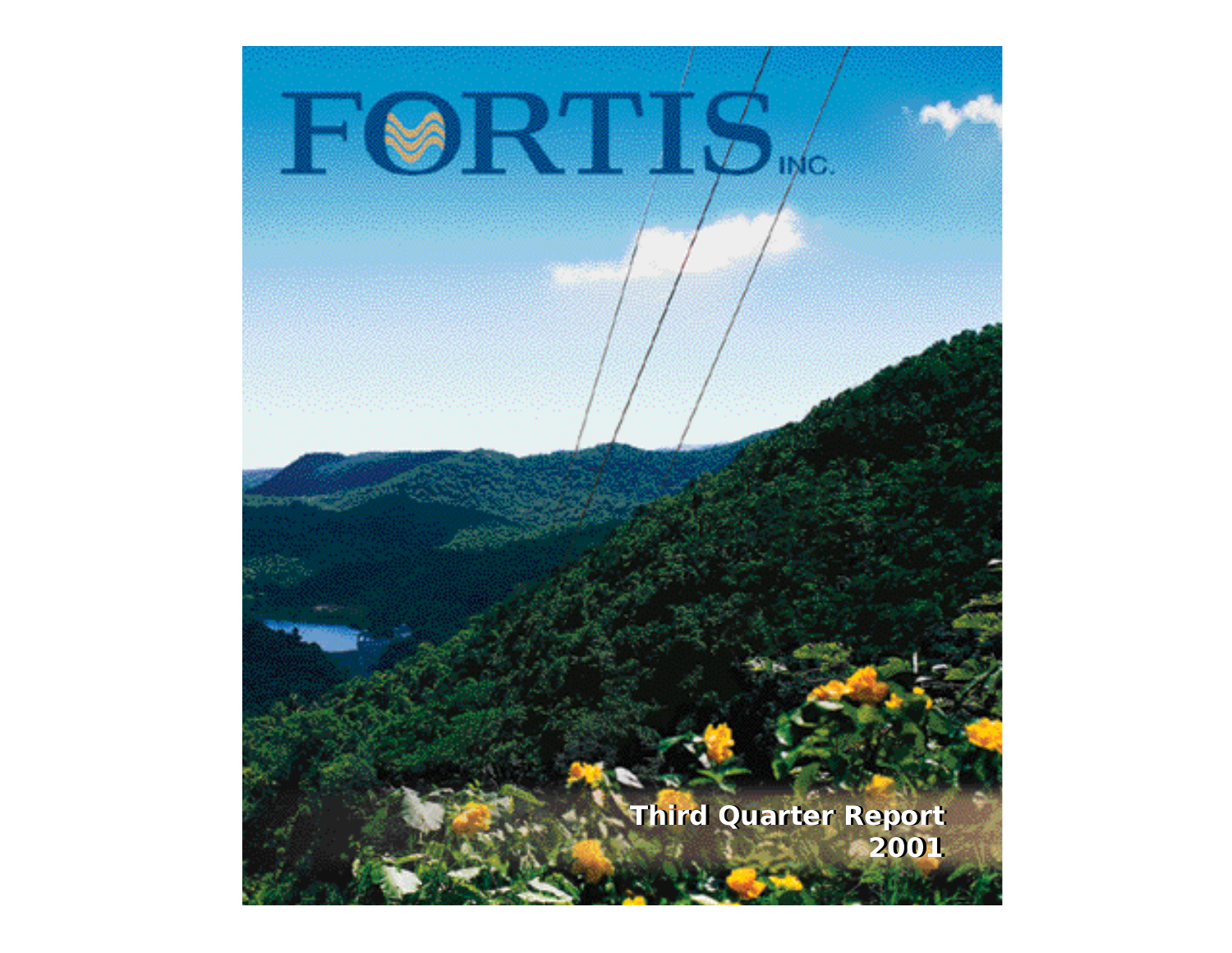# *Dear Shareholder:*

*Fortis is extremely pleased to report record earnings' growth to our shareholders. Overall, our operating companies performed very well this quarter. Our investment in Belize Electric Company Limited and the enactment of regulations in Maritime Electric's jurisdiction made significant contri butions to third quarter and year-to-date performance. Newfoundland Power and Fortis Properties also produced strong results in the third quarter.* 

*Newfoundland Power and another Fortis sub sidiary completed a \$46 million transaction to purchase 102,000 poles and related infra structure from Aliant Telecom Inc. in Newfoundland. The Aliant pole acquisition fits well with the development strategy and expertise of Fortis. The purchase of Aliant's poles and related infrastructure in Newfoundland will enable Newfoundland Power to achieve continuing efficiency gains and more effectively manage its electrical distribution system.*

*In October 2001, the Government of Prince Edward Island enacted regulations enabling adjustments to basic electricity rates in Prince Edward Island. Under the legislation, which has application as of January 1, 2001, Maritime Electric's base rates will still be lim ited to 110 per cent of the rates charged by NB Power for equivalent service in New Brunswick. However, the regulations permit Maritime Electric to recover increased energy costs above an established benchmark.*

*The regulations will significantly reduce Maritime Electric's exposure to volatility in energy prices and will restore the Company's rate of return to a level consistent with those of other well-run Canadian electric utilities. This*

*will enable the Company to conduct necessary capital programs and will lay the groundwork for future invest ment in Prince Edward Island, par ticularly in the area of generation.* 



*In the third quarter of 2001, Belize Electric Company contributed \$3.4 million to earn ings. The Company contributed \$3.1 million to earnings year-to-date.*

*Fortis Properties officially opened a hotel in Halifax, Nova Scotia in September. The 178-room Four Points by Sheraton Halifax is interconnected to the Company-owned Maritime Centre in downtown Halifax and is the first Four Points by Sheraton property in Atlantic Canada.*

*Fortis Properties acquired a portfolio of prop erties, including the 96,300 square foot Class A office property known as TD Place, in downtown St. John's, Newfoundland for a purchase price of \$8.3 million in September.* 

*Our disciplined acquisition strategy is pro ducing positive results as evidenced again this quarter. We expect to achieve record results in 2001.*

1

*H. Stanley Marshall President and Chief Executive Officer Fortis Inc.*

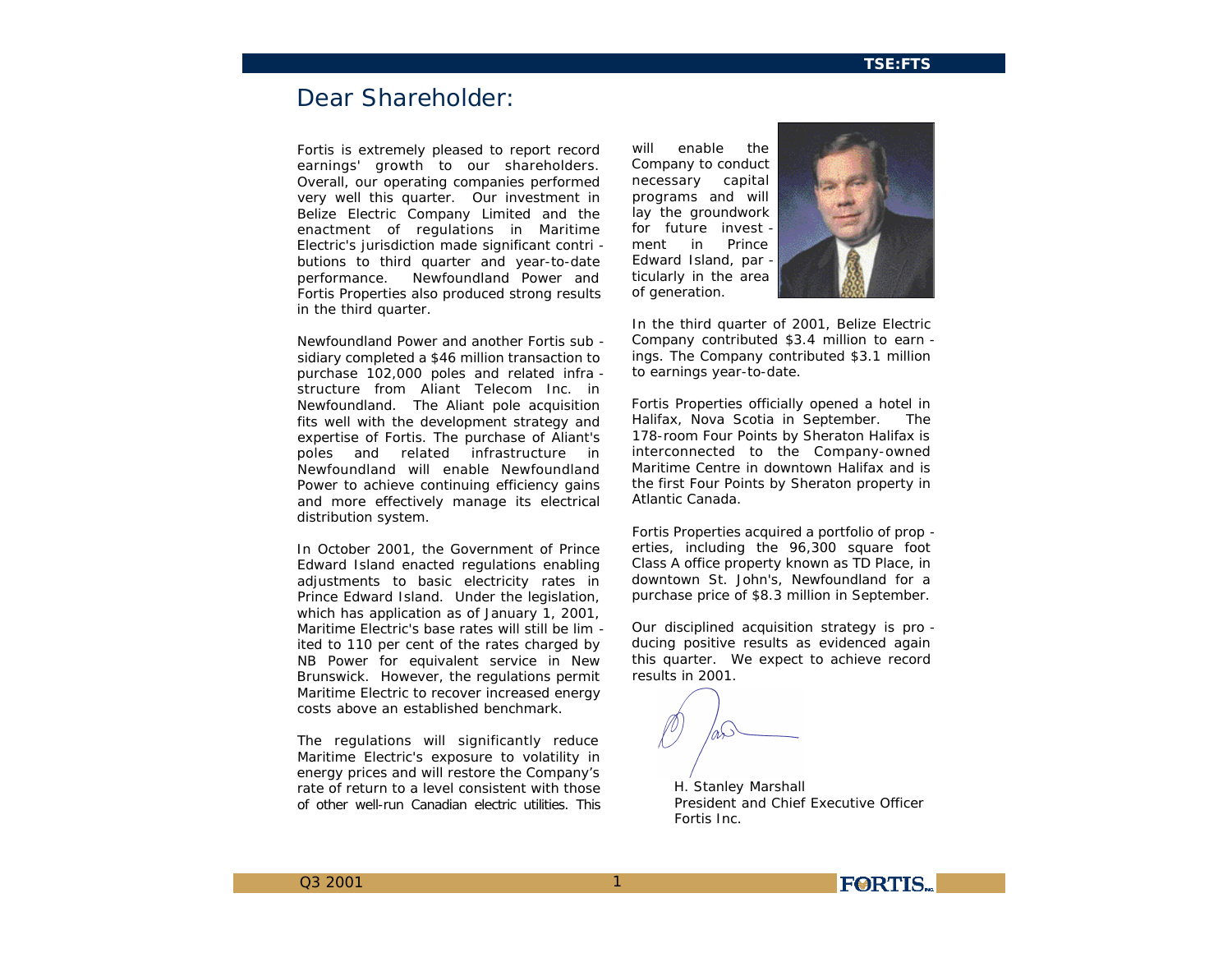| <b>Fortis Inc.</b><br><b>Financial Highlights</b> |         |         |                           |         |
|---------------------------------------------------|---------|---------|---------------------------|---------|
| <b>Period Ended September 30</b><br>(8000's)      | Quarter |         | Year-to-date              |         |
|                                                   | 2001    | 2000    | 2001                      | 2000    |
| <b>Revenue</b>                                    | 137,636 | 126,393 | 473,910                   | 434,814 |
| <b>Cash flow from operations</b>                  | 22,697  | 13,324  | 92,271                    | 61,882  |
| <b>Earnings before unusual items</b>              | 11,704  | 6,143   | 40,020                    | 27,562  |
| <b>Unusual items</b>                              |         | 126     | 3,535                     | 367     |
| <b>Earnings applicable to common shares</b>       | 11,704  | 6,269   | 43,555                    | 27,929  |
| Recurring earnings per common share (\$)          | 0.79    | 0.47    | 2.69                      | 2.09    |
| Earnings per common share (\$)                    | 0.79    | 0.47    | 2.93                      | 2.11    |
|                                                   |         |         |                           |         |
|                                                   |         |         | Revenue (\$000's)         |         |
|                                                   | Quarter |         | Year-to-date              |         |
|                                                   | 2001    | 2000    | 2001                      | 2000    |
| <b>Newfoundland Power</b>                         | 66,874  | 64,701  | 271,729                   | 262,587 |
| <b>Maritime Electric</b>                          | 24,304  | 23,139  | 71,084                    | 67,910  |
| <b>FortisUS Energy</b>                            | 431     | 761     | 2,396                     | 2,494   |
| <b>Belize Electricity</b>                         | 19,548  | 17,005  | 53,486                    | 47,904  |
| <b>Belize Electric (BECOL)</b>                    | 5,519   |         | 9,596                     |         |
| <b>Canadian Niagara Power</b>                     | 10,330  | 10,474  | 31,526                    | 27,072  |
| <b>Fortis Properties</b>                          | 19.826  | 14.605  | 55,565                    | 38.329  |
|                                                   |         |         | <b>Energy Sales (GWh)</b> |         |
|                                                   | Quarter |         | Year-to-date              |         |
|                                                   | 2001    | 2000    | 2001                      | 2000    |
| <b>Newfoundland Power</b>                         | 814     | 787     | 3,553                     | 3,445   |
| <b>Maritime Electric</b>                          | 253     | 240     | 744                       | 716     |
| <b>FortisUS Energy</b>                            | 6       | 10      | 48                        | 55      |
| <b>Belize Electricity</b>                         | 69      | 60      | 192                       | 173     |
| <b>Belize Electric (BECOL)</b>                    | 31      | $40*$   | 54                        | $57*$   |
| <b>Canadian Niagara Power</b>                     | 159     | 159     | 474                       | 477     |

*Note: Financial information in this release is presented in Canadian dollars unless otherwise specified.*

$$
Q3\ 2001 \hspace{2.5cm} 2
$$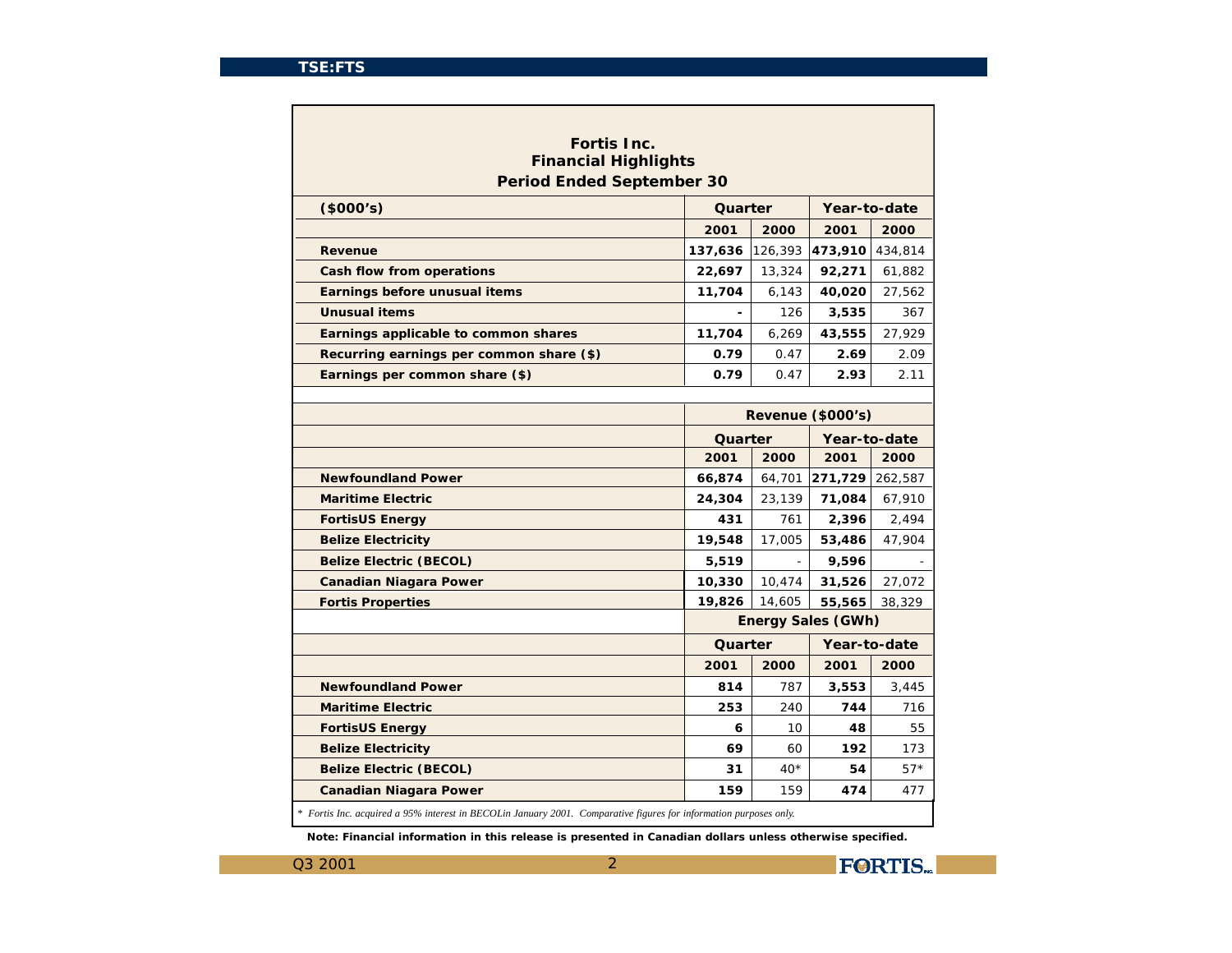Earnings for the third quarter of 2001 were \$11.7 million, an 86 per cent increase over earnings of \$6.3 million for the third quarter of 2000. On a per share basis, earnings were \$0.79 for the third quarter of 2001 compared to earnings of \$0.47 for the same period last year. Earnings year-to-date grew 56 per cent to \$43.6 million from \$27.9 million for the same period last year. On a year-to-date basis, earnings per share were \$2.93 compared to \$2.11 for the same period last year.

Revenue for the third quarter increased nine percent to \$137.6 million from \$126.4 million for the third quarter of 2000. Revenue on a year-to-date

basis was \$473.9 million compared to \$434.8 million for the same period in 2000. Rents associated with the acquisition of income producing properties by Fortis Properties as well as increased energy sales at all utilities led to the growth in revenue.

Cash flow from operating activities for the third quarter was \$22.7 million compared to \$13.3 million for the same period last year. Cash flow from operating activities year-to-date increased to \$92.3 million compared to \$61.9 million for the same period last year as a result of growth in earnings.

| <b>Fortis Inc.</b><br><b>Earnings Contribution by Company</b><br><b>Period Ended September 30</b> |         |         |        |              |
|---------------------------------------------------------------------------------------------------|---------|---------|--------|--------------|
| (\$ millions)                                                                                     | Quarter |         |        | Year-to-date |
|                                                                                                   | 2001    | 2000    | 2001   | 2000         |
| Earnings/(Loss)                                                                                   |         |         |        |              |
| Newfoundland Power                                                                                | 3.4     | 2.9     | 24.6   | 21.6         |
| <b>Maritime Electric</b>                                                                          | 1.8     | 0.8     | $5.3*$ | 1.8          |
| <b>FortisUS Energy</b>                                                                            | (0.2)   | 0.1     | 0.1    | 0.6          |
| BECOL                                                                                             | 3.4     | $\sim$  | 3.1    |              |
| <b>Belize Electricity</b>                                                                         | 2.2     | $2.2**$ | 4.7    | $4.6***$     |
| <b>Canadian Niagara Power</b>                                                                     | 1.5     | 1.5     | 4.2    | 3.7          |
| <b>Caribbean Utilities</b>                                                                        | 1.0     | 0.9     | 3.1    | 2.0          |
| <b>Fortis Properties</b>                                                                          | 2.2     | 1.5     | 5.1    | 2.5          |
| Corporate                                                                                         | (3.6)   | (3.7)   | (10.2) | (9.3)        |
| <b>Earnings before unusual items</b>                                                              | 11.7    | 6.2     | 40.0   | 27.5         |
| <b>Fortis Trust - Discontinued Operations</b>                                                     | ۰       | 0.1     | 0.2    | 0.4          |
| <b>Gain on sale of Fortis Trust</b>                                                               |         | ٠       | 0.5    |              |
| Income tax reassessment - CNP                                                                     | ٠       | ٠       | 0.3    | ۰            |
| <b>Gain on sale of Centennial Building</b>                                                        | ۰       | ä,      | 2.6    | ÷.           |
| <b>Total</b>                                                                                      | 11.7    | 6.3     | 43.6   | 27.9         |

*\* Adjusted to reflect the enactment of regulations to amend the Maritime Electric Company Limited Regulation Act.*

3

Q3 2001 *\*\* Restated*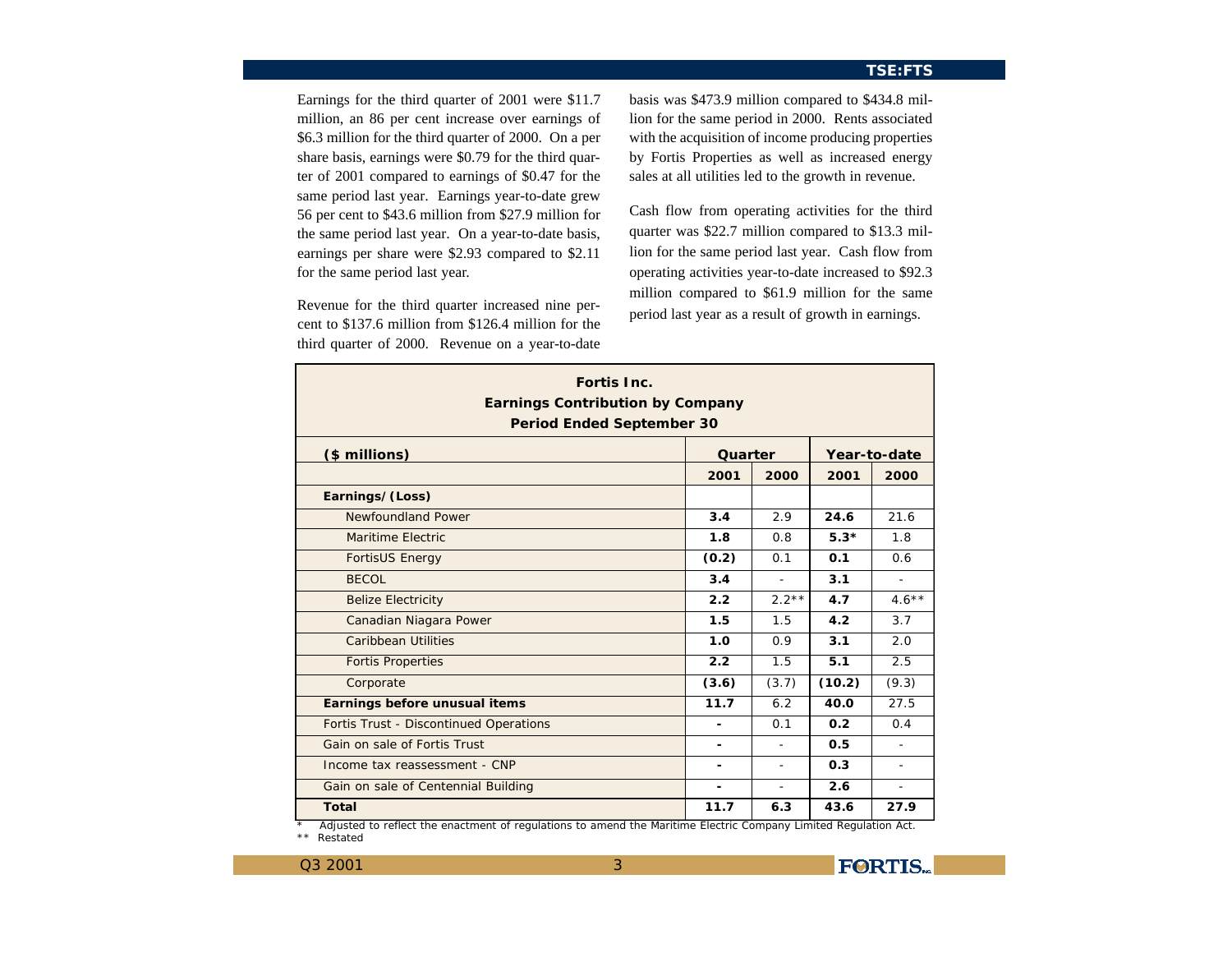# **UTILITY OPERATIONS**

## **NEWFOUNDLAND POWER**

Newfoundland Power's earnings for the third quarter were \$3.4 million, seventeen per cent higher than earnings of \$2.9 million for the same quarter last year. Earnings year-to-date were \$24.6 million, an increase of fourteen per cent over earnings of \$21.6 million for the same period last year. Operating efficiencies, increased pole rental revenue, higher energy sales and a tax refund from Canada Customs and Revenue Agency (CCRA) contributed to the increase in earnings year-to-date.

Energy sales for the third quarter were 814 GWh, 27 GWh higher than the same quarter last year. Energy sales year-to-date were 3,553 GWh, a three per cent increase over energy sales of 3,445 GWh for the same period in 2000. Growth in the number of customers and average energy usage led to the increase in energy sales.

Revenue for the third quarter was \$66.9 million compared to \$64.7 million for the same quarter last year. Revenue year-to-date was \$271.7 million, \$9.1 million

higher than the same period last year due to higher energy sales, increased pole rental revenues and \$1.7 million in interest received as part of an income tax refund.

\$27.7 million compared to \$24.2 million for the same period in 2000. The increase resulted from Newfoundland Power's continued investment in the electricity system to improve reliability of supply and service to customers. Also, a five-year depreciation expense adjustment previously ordered by the Newfoundland and Labrador Board of Commissioners of Public Utilities (PUB) was completed last year. In 2000, the last year for the adjustment, annual depreciation expense was reduced by \$3.1 million.

On September 14, 2001, Newfoundland Power closed a \$40 million transaction to acquire 70,000 joint use distribution poles from Aliant Telecom Inc. The PUB approved the transaction earlier in the quarter. As of January 1, 2001, Aliant Telecom Inc. rented pole space from Newfoundland Power. The deal will be completed over a five-year period and represents approximately eight per cent growth in Newfoundland Power's rate base. Seventy per cent of the transaction will occur by January 1, 2002. An additional 32,000 non-joint use poles were purchased by a non-regulated subsidiary of Fortis Inc. for approximately \$6 million.

Further to reassessments and a refund issued by the CCRAin 2000 that confirmed the deductibility of gener-

> al expenses capitalized (GEC), Newfoundland Power received an additional \$6 million refund in the first quarter of 2001 related to GEC for the 1994 through 1998 taxation

Newfoundland Power's operating expenses excluding purchased power costs were \$12.8 million for the third quarter of 2001, comparable to the third quarter of 2000. Operating expenses, excluding purchased power costs, year-to-date were \$37.4 million, comparable to the same period last year. Expressed on a per customer basis, operating cost has reached its lowest level in a decade.

Depreciation expense for the third quarter of 2001 totalled \$7.0 million up \$1.0 million over the same period last year. Depreciation expense year-to-date was

years. The refund was comprised of interest of \$1.7 million and tax of \$4.3 million. Year-to-date, the effective tax rate was 32.1 per cent compared to 38.4 per cent for the same period last year. The annual effective tax rate for 2000 was reduced to 32.9 per cent once the impact of the tax refund was reflected in fourth quarter results.

In August, Newfoundland Power was named an Award of Excellence winner in Customer Care by the Canadian Information Productivity Awards (CIPA) for its innovative use of technology and focus on employee develop-

 $Q3\,2001$  4



*"Newfoundland Power's earnings for the third quarter were \$3.4 million, seventeen per cent higher than earnings of \$2.9 million for the same quarter last year."*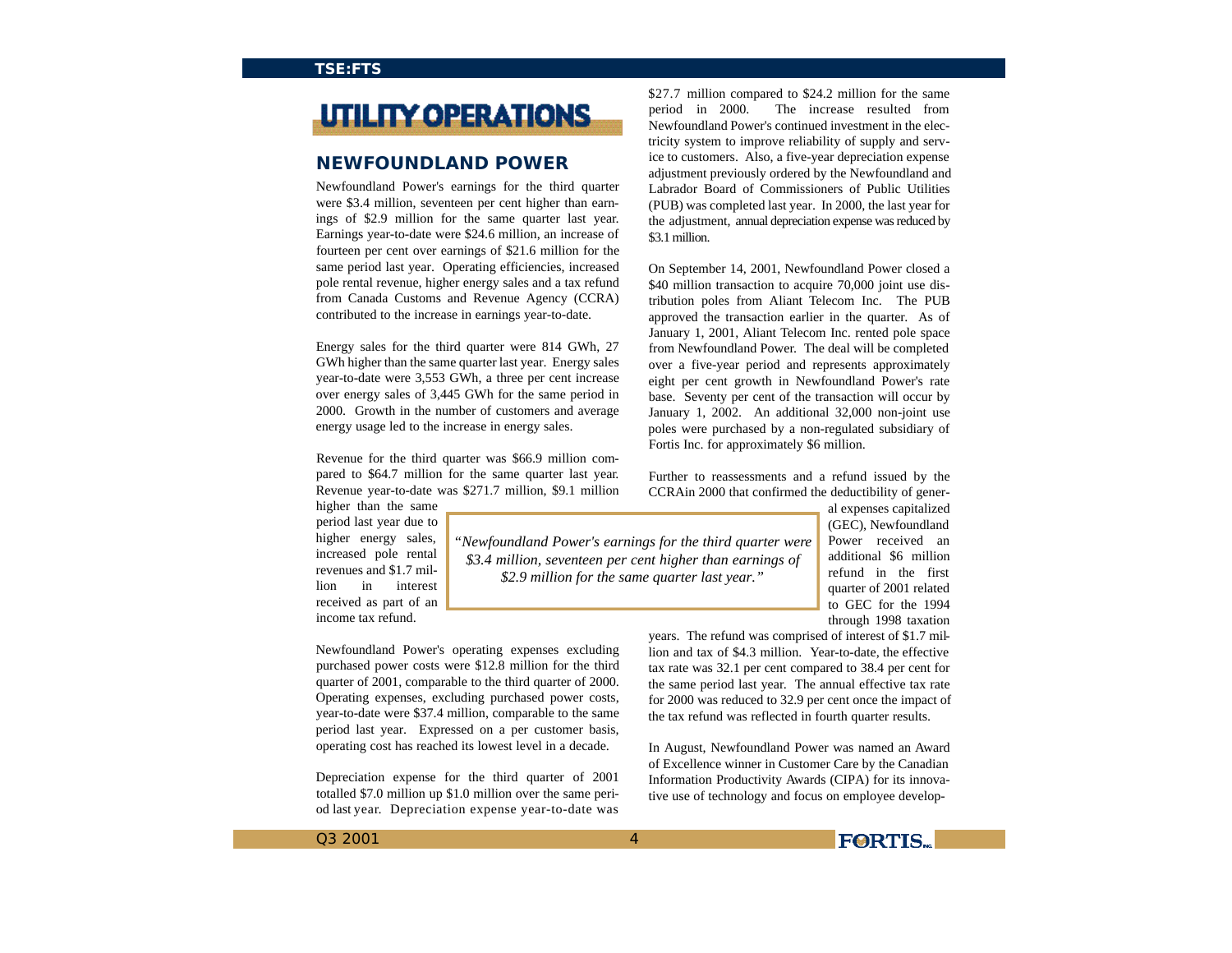ment to create customer service solutions. This award is the first of its kind to be awarded to a Newfoundland company.

## **MARITIME ELECTRIC**

Maritime Electric's earnings for the third quarter were \$1.8 million, a \$1.0 million increase over earnings of \$0.8 million for the same period last year. Earnings year-todate were \$5.3 million compared to \$1.8 million for the same period in 2000. The growth in earnings is attributable to implementation of amendments to the Maritime Electric Company Limited Regulation Act and increased energy sales.

Energy sales for the third quarter were 253 GWh, five per cent higher than energy sales of 240 GWh for the same period last year. Energy sales year-to-date were 744 GWh, a 28 GWh increase over energy sales of 716 GWh for the same period last year. Growth in energy sales is being driven largely by increases in sales to commercial customers.

Lieutenant Governor in Council to make regulations amending basic rates. The legislation has application as of January 1, 2001. Regulations, which came into effect on October 13, 2001, permit Maritime Electric to recover energy costs above an established benchmark and provide for a cost of capital adjustment mechanism.

Government of Prince Edward Island that enabled the

The regulations have the effect of reducing current period operating costs leading to an increase in earnings. Year-to-date, \$8.6 million in recoverable energy costs have been deferred. The 4.53 per cent rate increase implemented on January 1, 2001 will remain in place until March 31, 2002. Revenue associated with this rate increase has been reversed from the first and second quarter results and will be held in trust to offset the deferred recoverable energy costs.

## **FORTIS US ENERGY**

FortisUS Energy recorded a loss of \$0.2 million in the third quarter of 2001 compared to earnings of \$0.1 mil-

Revenue for the third quarter increased five per cent to \$24.3 million from \$23.1 million for the same period in 2000. Revenue year-to-date was \$71.1

million compared to \$67.9 million for the same period last year. The increase in revenue is attributable to higher energy sales.

Maritime Electric's operating expenses excluding energy costs were \$3.0 million for the third quarter of 2001 compared to \$2.3 million for the same period last year. Operating expenses year-to-date were \$8.0 million compared to \$6.7 million for the same period in 2000. Costs associated with regulatory proceedings as well as an increase in property taxes contributed to the increase in operating expenses.

On May 15, 2001 amendments to the Maritime Electric Company Limited Regulation Act were passed by the

*"Maritime Electric's earnings for the third quarter were \$1.8 million, a \$1.0 million increase over earnings of \$0.8 million for the same period last year."*

5

lion for the same period last year. An outage at the Dolgeville Plant on June 21, 2001 contributed to the loss in the third quarter. The plant recommenced operations

the first week of November. Earnings year-to-date were \$0.1 million compared to \$0.6 million for the same period in 2000.

Low rainfall levels resulted in lower production by FortisUS Energy in the third quarter and year-to-date. Energy production for the four plants owned by FortisUS Energy was 6 GWh in the third quarter of 2001 compared to 10 GWh for two plants in the third quarter of 2000. Energy sales were 48 GWh year-to-date compared to 55 GWh for the same period last year. The two plants purchased in December 2000 provided 1 GWh and 13 GWh in the third quarter and year-to-date, respectively.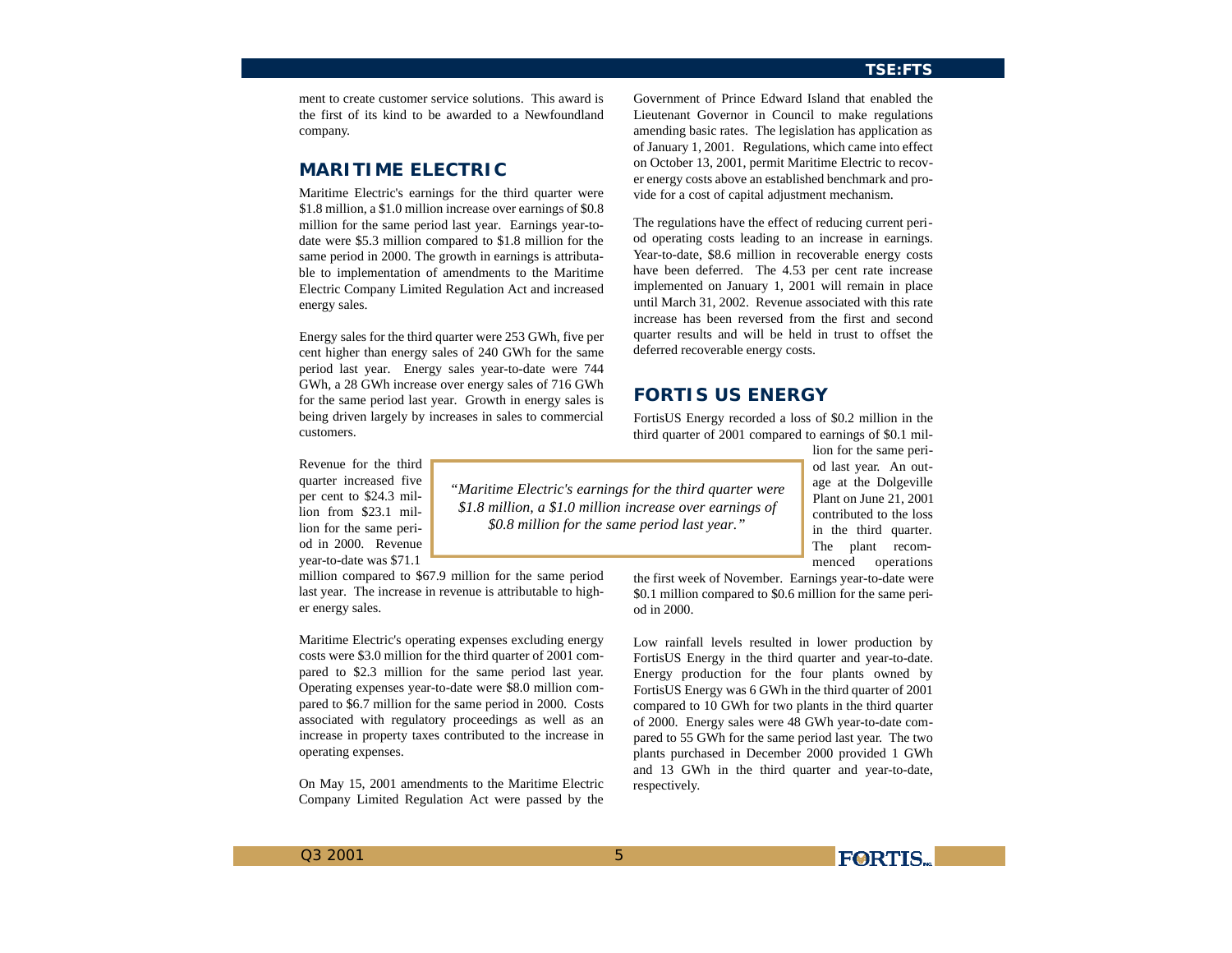Revenue for the third quarter was \$0.4 million compared to \$0.8 million for the same period last year. Revenue was \$2.4 million year-to-date, comparable to the same period last year. The reduction in revenue associated with lower production was offset by higher energy prices during the first half of the year which average US\$33.72 per megawatt hour (MWh) year-to-date compared to US\$30.42 per MWh for the same period last year.

Operating expenses were \$0.5 million for the third quarter compared to \$0.3 million for the same period last year. Operating expenses year-to-date were \$1.5 million compared to \$0.9 million for the same period in 2000. The increase results from the acquisition of two hydroelectric plants in December 2000.

## **BELIZE ELECTRICITY**

Belize Electricity contributed \$2.2 million to earnings in the third quarter, comparable to the same period last year. Belize Electricity contributed \$4.7 million to earnings

year-to-date compared to \$4.6 million for the same period last year.

Energy sales for the third quarter were 69 GWh, fifteen per cent higher than energy sales

of 60 GWh for the same period last year. Energy sales year-to-date were 192 GWh, an eleven per cent increase over energy sales of 173 GWh for the same period in 2000. Growth in the commercial and industrial sectors, as well as continuation of a government Rural Electrification Program, contributed to the increase in energy sales.

Revenue for the third quarter was \$19.5 million compared to \$17.0 million for the same period last year. Revenue year-to-date was \$53.5 million compared to \$47.9 million for the same period in 2000, reflecting growth in energy sales.

Energy costs for the third quarter were \$9.3 million, a \$1.3 million increase over energy costs of \$8.0 million for the third quarter of 2000. Energy costs year-to-date were \$25.9 million, a sixteen per cent increase over energy costs of \$22.4 million for the same period last year.

Belize Electricity's operating expenses excluding energy costs were \$3.6 million for the third quarter of 2001 compared to \$2.7 million for the third quarter of 2000. The main reason for the increase in operating expenses was the implementation of a Loss Reduction Program designed to ensure all energy sales are appropriately billed. Operating expenses excluding energy costs yearto-date were \$10.1 million, comparable to the same period last year.

Amortization expense for the third quarter was \$2.1million compared to \$1.7 million for the same period in 2000. Year-to-date amortization expense was \$6.0 million, \$1.0 million higher than the same period last year. The increase in amortization expense results from the Company's ongoing capital initiatives.

> Third quarter financing charges were \$1.1 million, comparable to the third quarter of 2000. Financing charges year-to-date increased \$0.7 mil-

lion to \$3.9 million compared to \$3.2 million in 2000. The increase in financing charges reflects financing costs associated with the acquisition of transmission line assets.

On October 8, 2001, Hurricane Iris passed through the southern area of Belize. Electricity service has been restored to approximately fifty per cent of the 2,600 customers impacted by the storm. Restoration efforts are progressing well and capital repairs to the Company's electricity system is estimated at US\$2.5 million. Revenue loss resulting from Hurricane Iris is projected to be approximately US\$200,000 to US\$300,000.



*"Belize Electricity's energy sales for the third quarter were 69 GWh, fifteen per cent higher than energy sales of 60 GWh for the same period last year."*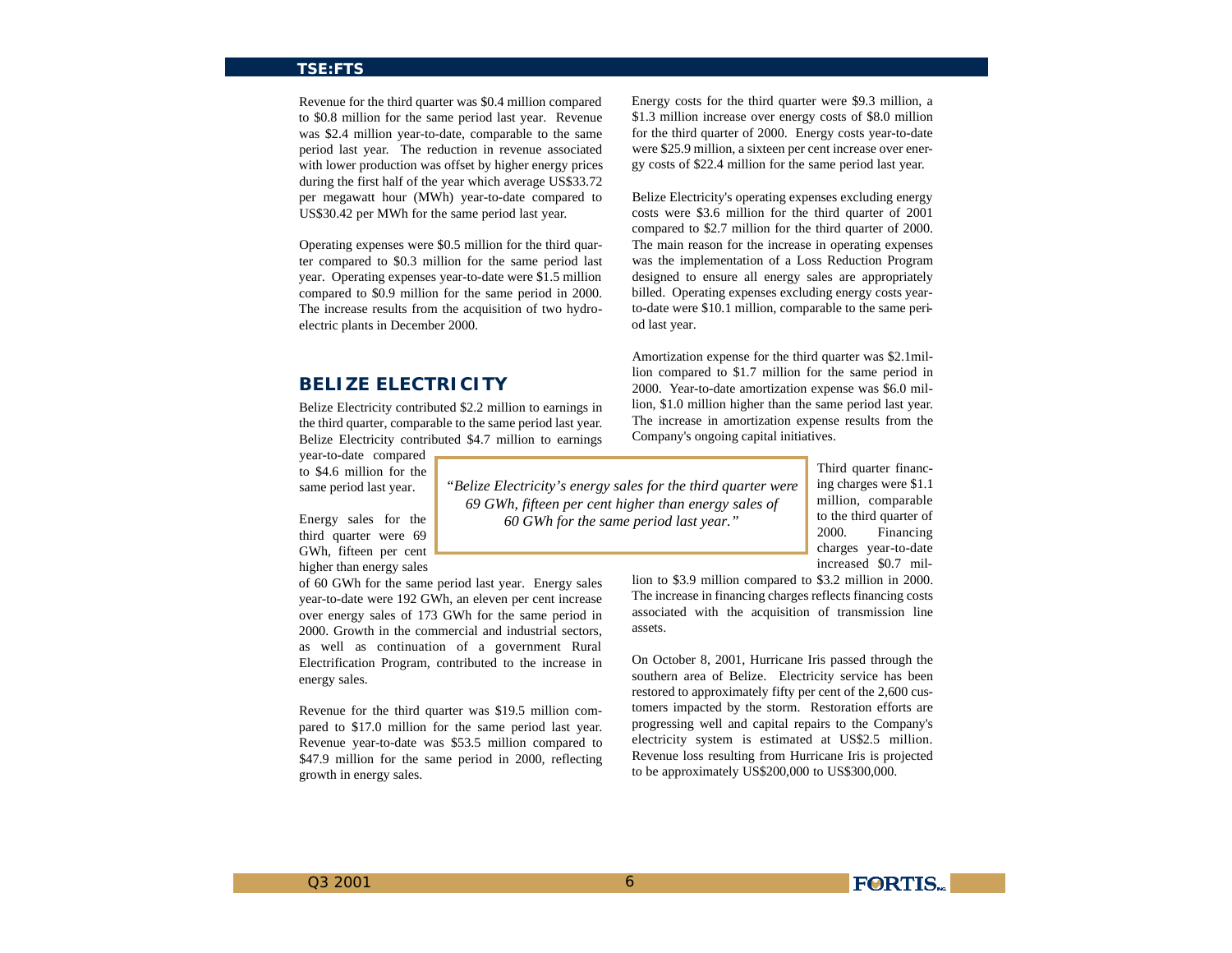## **BELIZE ELECTRIC (BECOL)**

On January 26, 2001, Fortis acquired a 95 per cent interest in BECOL for an aggregate purchase price of US\$62 million. BECOLowns and operates the Mollejon hydroelectric facility, a 25-megawatt (MW) generating plant capable of delivering average annual energy of 80 GWh and the only commercial hydroelectric facility in Belize. BECOL sells its entire output to Belize Electricity under a 50-year power purchase agreement.

In the third quarter of 2001, BECOL contributed \$3.4 million to earnings. BECOL contributed \$3.1 million to earnings year-to-date. A significant amount of seasonality is associated with production at the facility with the majority of production taking place in the second half of the year.

Energy production for the third quarter was 31 GWh compared to 40 GWh for the same period last year with the decline attributable to lower rainfall this quarter. Revenue for the third quarter of 2001 was \$5.5 million while operating expenses for the corresponding period were \$0.4 million.

Financing costs were \$1.2 million for the third quarter and \$4.1 million year-to-date, significantly lower than management's initial expectations. The use of short-

term debt to finance the initial acquisition has resulted in lower financing costs. Management expects to replace the short-term facility with long-term debt in the fourth quarter of 2001. The interest rate on the short-term facility has averaged 5.24 per cent year-to-date.

## **CANADIAN NIAGARA POWER**

Canadian Niagara Power contributed \$1.5 million to earnings for the third quarter of 2001, comparable to the same period last year. Canadian Niagara Power contributed \$4.2 million year-to-date, after deducting a oneime gain of \$0.3 million associated with income tax reassessments, compared to \$3.7 million for the same period in 2000.

Energy sales for the third quarter were 159 GWh, consistent with the third quarter of 2000. Energy sales year-to-date were 474 GWh, comparable to the same period last year.

Revenue for the third quarter was \$10.3 million, comparable to the same period last year. Revenue year-to-date was \$31.5 million, \$4.4 million higher than revenue of \$27.1 million for the same period last year. The increase in revenue resulted from higher prices on energy sales to the United States which averaged \$57 per MWh year-todate compared to \$42 per MWh for the same period last year.

## **CARIBBEAN UTILITIES**

Fortis owns twenty per cent of the outstanding Class A Ordinary Shares of Caribbean Utilities and accounts for the investment on the cost basis. Dividends of \$1.0 million from Caribbean Utilities were included in the earnings of Fortis in the third quarter of 2001, compared to \$0.9 million in the third quarter of 2000. Fortis acquired its interest in Caribbean Utilities in February 2000.

*"In the third quarter of 2001, BECOL contributed \$3.4 million to earnings. BECOL contributed \$3.1 million to earnings year-to-date."*

Caribbean Utilities has announced its unaudited financial results for the first quarter ended July 31, 2001. Earnings for the first quarter

increased 7.41 per cent to US\$6.0 million from US\$5.6 million for the same period last year. Earnings per Class A Ordinary Share were US\$0.23 compared to US\$0.22 for the corresponding period last year.

On October 26, 2001, Caribbean Utilities increased its regular quarterly dividend to US\$0.155 from US\$0.145 per Class A Ordinary Share. This represents a seven per cent increase to \$US0.62 per share on an annualized basis.

Growth in net generation for the first quarter averaged 5.64 per cent more than the corresponding period last year. A new record peak load of 75.99 megawatts was recorded in August 2001, an 8.46 per cent increase over last summer's peak.

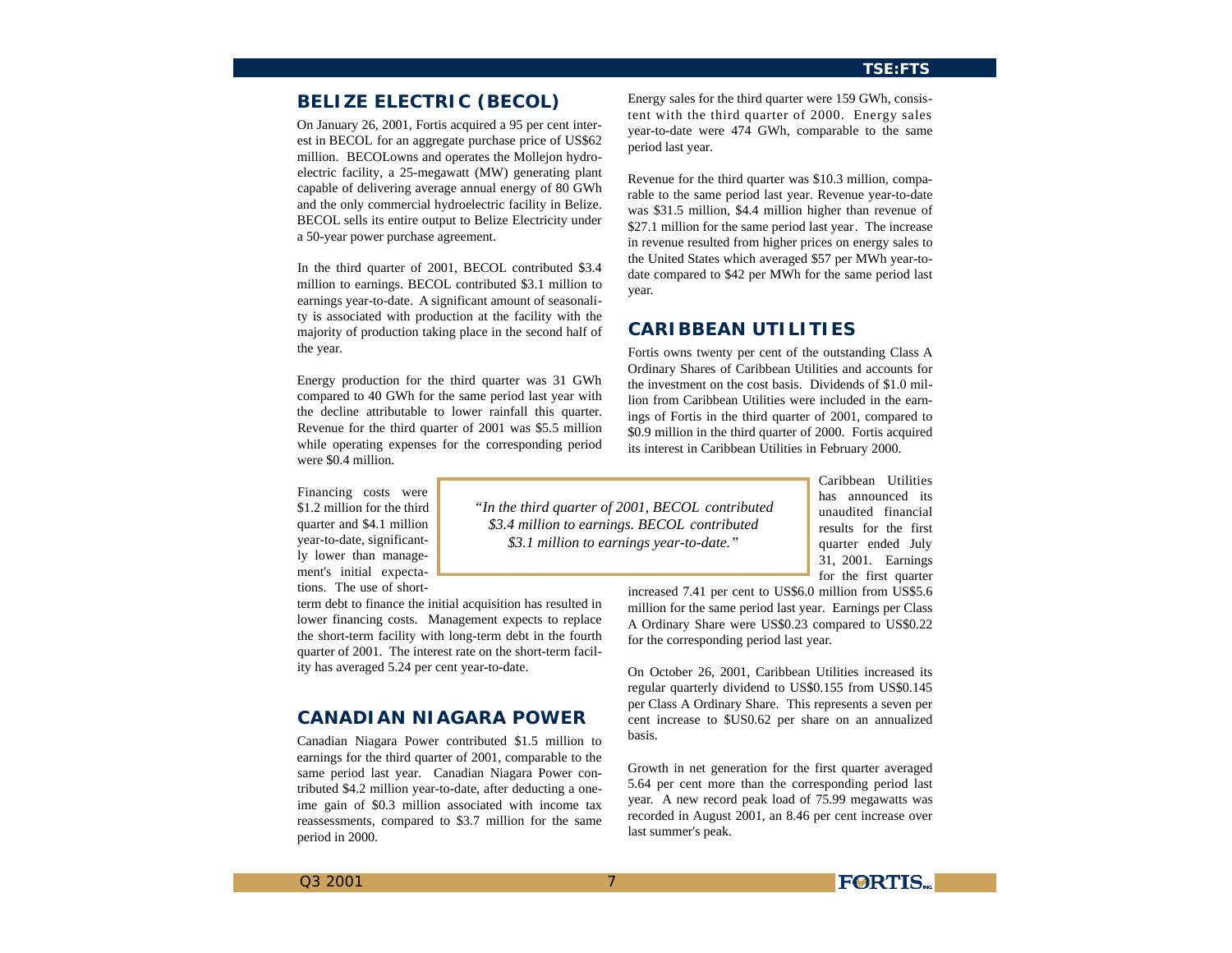# NON-UTILITY **OPERATIONS**

## **FORTIS PROPERTIES**

Fortis Properties contributed \$2.2 million to earnings in the third quarter, 47 per cent higher than earnings of \$1.5 million in the third quarter of 2000. Earnings year-todate, before the inclusion of a \$2.6 million gain on the sale of Centennial Building, were \$5.1 million compared to earnings of \$2.5 million for the same period last year. Revenue for the third quarter was \$19.8 million, a significant increase over revenue of \$14.6 million for the third quarter last year. Revenue year-to-date was \$55.6 million, a 45 per cent increase over revenue of \$38.3 million for the third quarter last year. The contribution from income producing properties acquired late in 2000 and expansion of the Holiday Inn St. John's in May 2000 were the main reasons for the increase in earnings and revenue.

Fortis Properties' occupancy level in its Real Estate Division was 94.9 per cent at September 30, 2001 com-

pared to 92.3 per cent at September 30, 2000. In its Hospitality Division, the Company realized growth of 11.4 per cent in revenue per available room in the third quarter and 12.4 per cent year-to-date.

Fortis Properties acquired a portfolio of properties in downtown St. John's, Newfoundland for \$8.3 million during the third quarter. The major asset in the portfolio was the 96,300 square foot Class A office property known as TD Place. The investment increases Fortis Properties real estate holdings in downtown St. John's and also includes the 14,716 square foot office property at 155 Water Street and six parcels of land used for parking.

Fortis Properties' first hotel in Halifax, Nova Scotia was officially opened in September. The 178-room hotel is the first Four Points by Sheraton property in Atlantic Canada.

# **CORPORATE**

## **Corporate Expenses**

Corporate expenses for the third quarter were \$3.6 million, comparable to the same period last year. Corporate expenses year-to-date were \$10.2 million compared to \$9.3 million for the same period in 2000. The increase in corporate expenses year-to-date was primarily attributable to additional financing costs associated with timing of first quarter 2000 acquisition activity.

# **CONSOLIDATED** FINANCIAL POSITION

### **Assets and Liabilities**

Total assets as at September 30, 2001 were \$1.6 billion compared to \$1.3 billion as at September 30, 2000. The increase related to assets acquired by Fortis Properties in December 2000, acquisition of a 95 per cent inter-

> est in BECOL in January 2001, completion of Fortis Properties' newest hotel in Halifax, Nova Scotia in September 2001, and acquisition of 102,000

poles and related infrastructure from Aliant Telecom Inc. in September 2001.

The \$8.7 million increase in accounts receivable over September 30, 2000 is primarily due to the enactment of regulations by the Government of Prince Edward Island resulting in the creation of \$8.6 million in deferred energy costs recoverable from customers beginning on April 1, 2002.

The \$19.1 million increase in deferred charges over the same period last year largely resulted from an increase in deferred pension costs associated with Newfoundland Power's 2000 Early Retirement Program. Also, on January 2, 2001, Maritime Electric was required to make



*"Fortis Properties contributed \$2.2 million to earnings in the third quarter, 47 per cent higher than earnings of \$1.5 million in the third quarter of 2000."*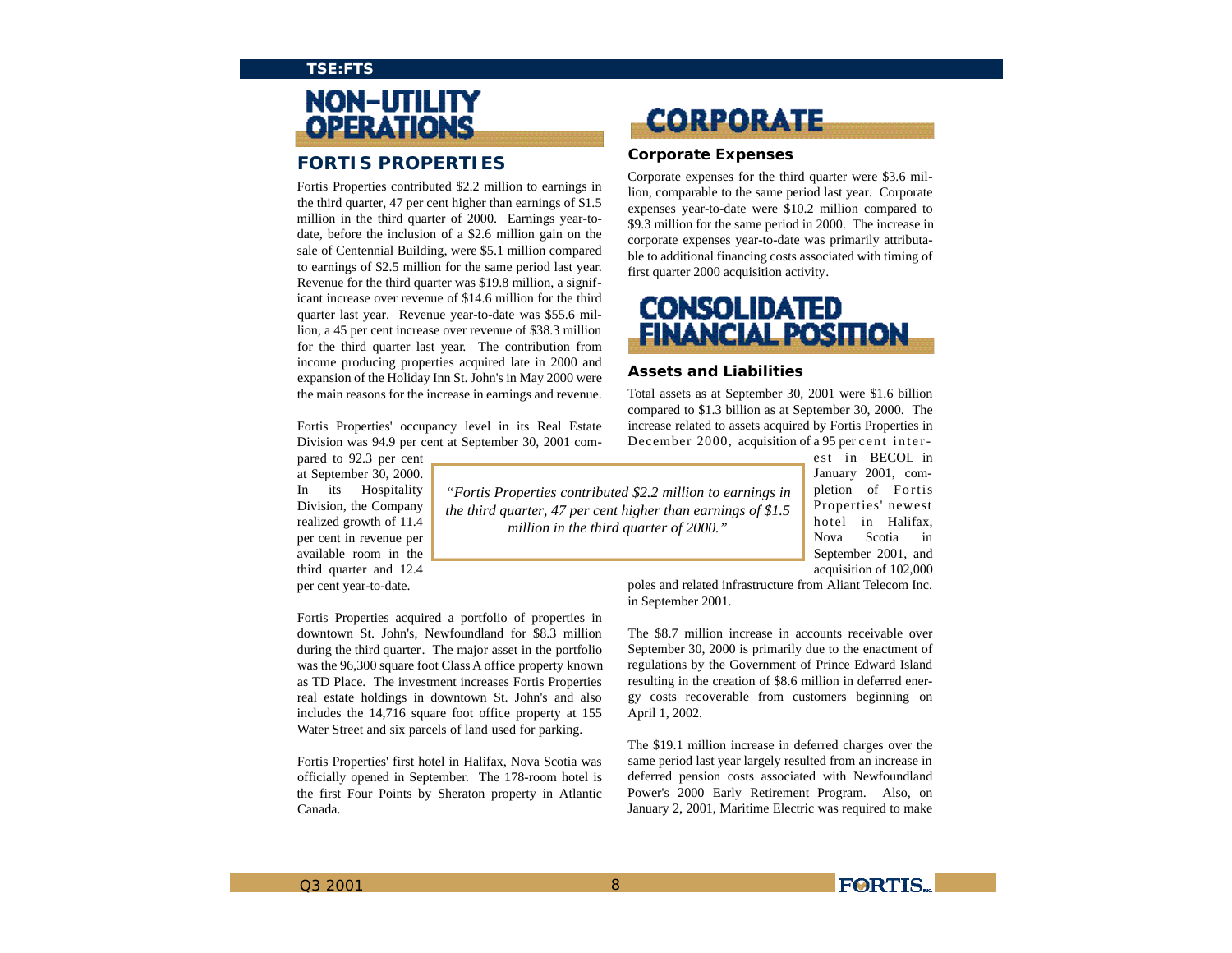a \$6 million payment to NB Power with respect to Maritime Electric's obligations under the Point Lepreau Participation Agreement. The \$6 million payment is being deferred and amortized over the estimated life of Point LePreau.

The \$186.4 million increase in long-term debt resulted from the issue of \$100 million in senior unsecured debentures by Fortis Inc. in October 2000, the issue of \$15 million in First Mortgage Bonds by Maritime Electric in December 2000, financing associated with the acquisition of properties by Fortis Properties in December 2000, and the issue of \$15 million in debentures by Belize Electricity during the second quarter of 2001 partially offset by a \$13.5 million repayment of long-term debt by Newfoundland Power.

The \$17.3 million decrease in deferred credits resulted from the application of contributions in aid of construction to transmission assets acquired by Belize Electricity.

The assets and liabilities of foreign operations, all of which are self-sustaining, are translated at the exchange rates in effect at the balance sheet dates. The resulting unrealized translation gains and losses are accumulated as a separate component of common shareholders' equity under the Foreign Currency Translation Adjustment heading. The increase in the foreign currency translation adjustment since September 2000 reflects the appreciation of the United States dollar compared to the Canadian dollar.

### **Cash Flow**

Cash flow from operating activities for the third quarter was \$22.7 million compared to \$13.3 million for the same period last year. Cash flow from operating activities year-to-date increased to \$92.3 million

compared to \$61.9 million for the same period last year as a result of growth in earnings.

Cash used in investing totalled \$54.9 million in the third quarter of 2001 compared to \$20.7 million for the same period last year. The increase resulted from completion of Fortis Properties' newest hotel in Halifax, Nova Scotia, acquisition of income-producing properties by Fortis Properties and acquisition of poles and related infrastructure from Aliant Telecom Inc., partially offset by the proceeds associated with the sale of the assets and liabilities of Fortis Trust. Cash used in investing year-todate totalled \$192.5 million compared to \$133.7 million for the same period last year. The increase was primarily attributable to the acquisition of BECOL and a \$6.0 million payment by Maritime Electric made under the Point Lepreau Participation Agreement partially offset by the \$10.9 million net proceeds on the sale of the Centennial Building and the third quarter investing activity.

Cash provided from financing in the current quarter was \$10.7 million, an increase of \$16.2 million over the same period last year. The increase in cash resulted from the increase in short-term borrowings used to finance recent capital additions partially offset by the repayment of long-term debt by Newfoundland Power. During the third quarter, Newfoundland Power's 11.50 per cent Series AB First Mortgage Sinking Fund Bonds, originally due 2005, were redeemed in light of the more favourable financing rates currently available. Cash from financing year-to-date was \$119.0 million compared to \$62.0 million for the same period last year. The increase in cash related to proceeds from a \$93 million credit facility put in place to finance the investment in BECOL and an increase in short-term credit facilities, partially offset by the \$13.5 million repayment of longterm debt by Newfoundland Power.

*Fortis Inc., on occasion, may include forward-looking statements in its media releases, in other filings with Canadian regulators, in reports to shareholders and in other communications. By their very nature, forward-looking statements are subject to certain risks and uncertainties that may cause actual results to vary from plans, objectives and estimates. Such risks and uncertainties include, but are not limited to: general economic, market and business conditions; regulatory developments, weather, competition, etc. Fortis Inc. cau tions readers that should certain risks or uncertainties materialize, or should underlying assumptions prove incorrect, actual results may vary significantly from those expected.*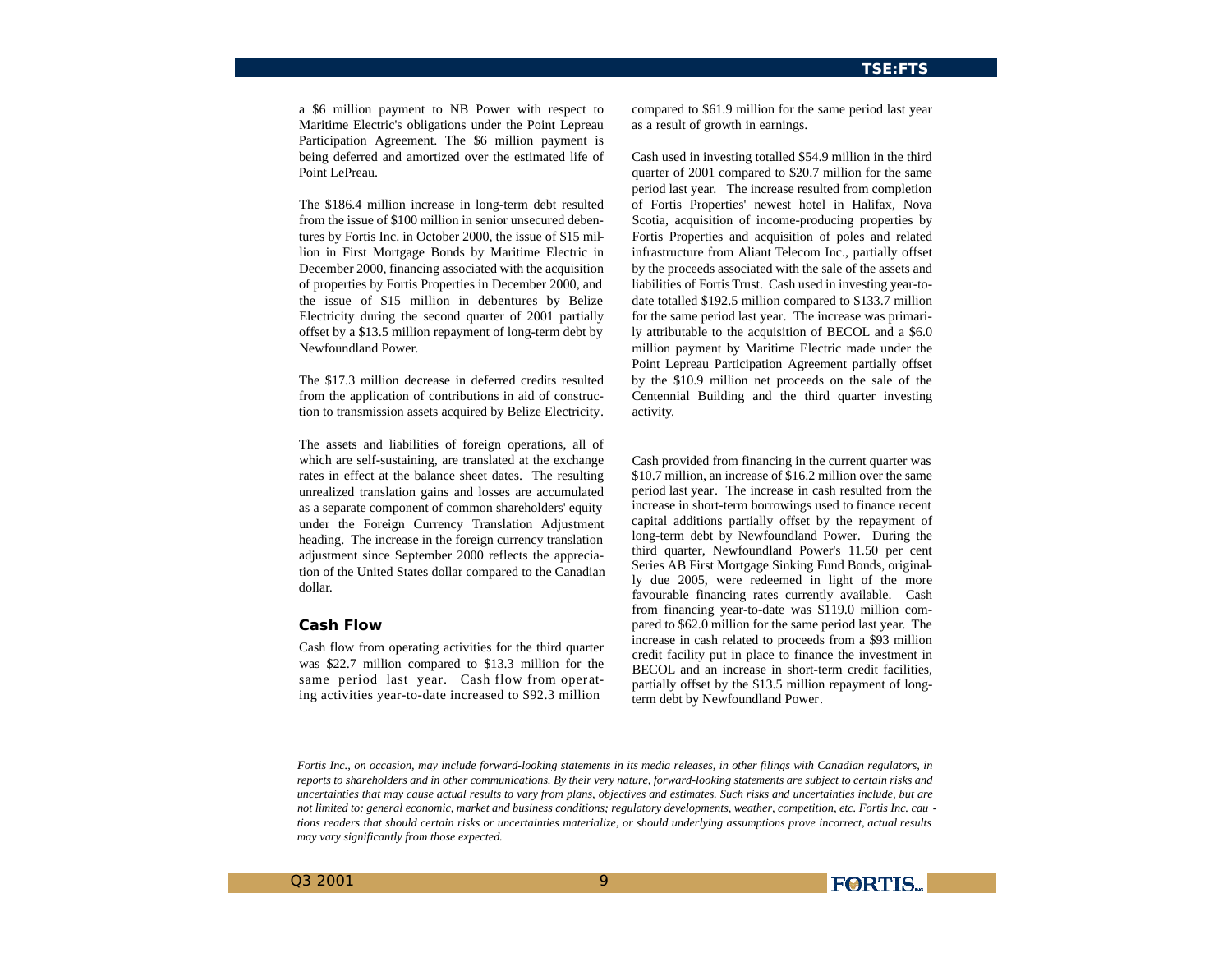## **FORTIS**

## **Consolidated Balance Sheet (Unaudited)**

| (in thousands)                                                                                                                                                                       | 30-Sep<br>2001                                     | 30-Sep<br>2000 *                                      | 31-Dec<br>2000                                         |
|--------------------------------------------------------------------------------------------------------------------------------------------------------------------------------------|----------------------------------------------------|-------------------------------------------------------|--------------------------------------------------------|
| <b>ASSETS</b>                                                                                                                                                                        |                                                    |                                                       |                                                        |
| <b>Current assets</b><br>Cash<br>Accounts receivable<br>Materials and supplies<br>Assets of discontinued operations (Note 7)                                                         | \$<br>12.171<br>67,377<br>17,100<br>484<br>97.132  | \$<br>10.777<br>58,675<br>17,270<br>52,346<br>139,068 | \$<br>18,432<br>76,505<br>16,731<br>53,843<br>165,511  |
| Other assets<br>Corporate income tax deposit<br>Deferred charges                                                                                                                     | 6,949<br>82,675<br>89.624                          | 6.747<br>63,543<br>70,290                             | 13,636<br>67,359<br>80,995                             |
| Utilities' capital assets<br>Income producing properties<br>Long term investments<br>Goodwill                                                                                        | 1,042,963<br>217,311<br>82,245<br>33,607           | 885,883<br>126.045<br>79,901<br>36,790                | 908,846<br>205.565<br>81,515<br>36,164                 |
|                                                                                                                                                                                      | \$<br>1,562,882                                    | \$<br>1.337.977                                       | \$<br>1,478,596                                        |
| <b>LIABILITIES AND SHAREHOLDERS' EQUITY</b>                                                                                                                                          |                                                    |                                                       |                                                        |
| <b>Current liabilities</b><br>Bank indebtedness<br>Accounts payable and accrued charges<br>Current installments of long term debt<br>Liabilities of discontinued operations (Note 7) | \$<br>180,096<br>97,547<br>16,939<br>42<br>294,624 | \$<br>165,317<br>96,089<br>8,869<br>48,190<br>318,465 | \$<br>34,446<br>129,601<br>11,881<br>48,502<br>224,430 |
| Long term debt<br><b>Preference shares</b><br><b>Deferred credits</b><br>Non-controlling interest                                                                                    | 674,496<br>50,000<br>65,026<br>35,528              | 496,202<br>50,000<br>82,355<br>31,462                 | 678,350<br>50,000<br>82,174<br>31,502                  |
| Shareholders' equity<br>Common shares (Note 3)<br>Foreign currency translation adjustment<br>Retained earnings                                                                       | 214,076<br>4,863<br>224,269<br>443.208             | 157,833<br>1,312<br>200,348<br>359,493                | 209,294<br>1,163<br>201,683<br>412,140                 |
|                                                                                                                                                                                      | \$<br>1,562,882                                    | \$<br>1,337,977                                       | \$<br>1,478,596                                        |

\* Restated, Note 9.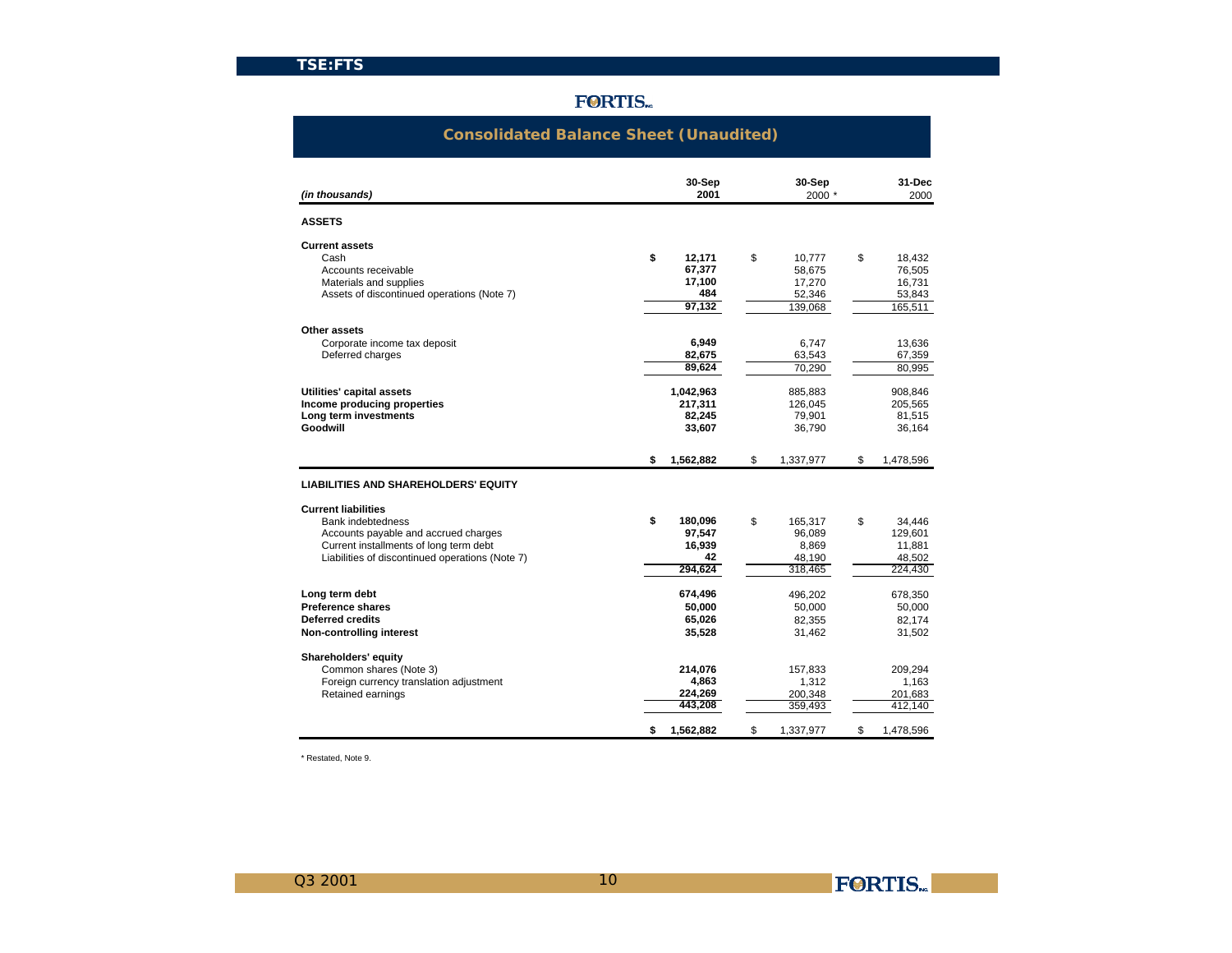| rui une period endeu beptember ov                              |               |                      |          |               |              |         |
|----------------------------------------------------------------|---------------|----------------------|----------|---------------|--------------|---------|
|                                                                |               | <b>Quarter Ended</b> |          |               | Year-to-Date |         |
|                                                                | 2001          |                      | 2000*    | 2001          |              | 2000 *  |
| <b>Operating revenues</b>                                      | \$<br>137,636 | \$                   | 126,393  | \$<br>473,910 | \$           | 434,814 |
| <b>Expenses</b>                                                |               |                      |          |               |              |         |
| Operating                                                      | 88,625        |                      | 87,450   | 308,949       |              | 300,631 |
| Amortization                                                   | 14.215        |                      | 11,723   | 48.828        |              | 41,554  |
|                                                                | 102,840       |                      | 99,173   | 357,777       |              | 342,185 |
| <b>Operating income</b>                                        | 34,796        |                      | 27,220   | 116,133       |              | 92,629  |
| <b>Finance charges</b>                                         |               |                      |          |               |              |         |
| Interest                                                       | 14.876        |                      | 13.674   | 46,960        |              | 39,496  |
| Dividends on preference shares                                 | 744           |                      | 743      | 2,232         |              | 2,231   |
| Earnings before income taxes and undernoted items              | 19,176        |                      | 12,803   | 66,941        |              | 50,902  |
| Income taxes                                                   | 6,158         |                      | 5,468    | 24,219        |              | 20,764  |
| Earnings before undernoted items                               | 13,018        |                      | 7,335    | 42,722        |              | 30,138  |
| Gain on sale of income producing property, net of tax of \$644 |               |                      |          | 2,557         |              |         |
| Income tax reassessment-Canadian Niagara Power                 |               |                      |          | 257           |              |         |
| Results of discontinued operations (Note 7)                    |               |                      | 126      | 721           |              | 367     |
| Non-controlling interest                                       | (1, 314)      |                      | (1, 192) | (2,702)       |              | (2,576) |
| Earnings applicable to common shares                           | \$<br>11,704  | \$                   | 6,269    | \$<br>43,555  | \$           | 27,929  |
| Average common shares outstanding (000's)                      | 14,866        |                      | 13,207   | 14,866        |              | 13,207  |
| Earnings per common share (\$)                                 | \$0.79        |                      | \$0.47   | \$2.93        |              | \$2.11  |
| Fully diluted earnings per common share (\$)                   | \$0.79        |                      | \$0.47   | \$2.92        |              | \$2.11  |

## **FORTIS**

## **Consolidated Statement of Earnings (Unaudited) For the period ended September 30**

## **Consolidated Statement of Retained Earnings (Unaudited) For the period ended September 30**

|                                      |   |                   | <b>Quarter Ended</b> |                  |                   | Year-to-Date |                   |
|--------------------------------------|---|-------------------|----------------------|------------------|-------------------|--------------|-------------------|
| (in thousands)                       |   | 2001              |                      | $2000*$          | 2001              |              | 2000*             |
| Balance at beginning of period       | s | 219.555           | S                    | 200.159          | \$<br>201.683     | \$           | 190.661           |
| Earnings applicable to common shares |   | 11.704<br>231.259 |                      | 6.269<br>206.428 | 43.555<br>245.238 |              | 27,929<br>218,590 |
| Dividends on common shares           |   | (6,990)           |                      | (6,080)          | (20, 969)         |              | (18, 242)         |
| Balance at end of period             |   | 224.269           |                      | 200.348          | 224.269           | S            | 200,348           |

\* Restated, Note 9.

11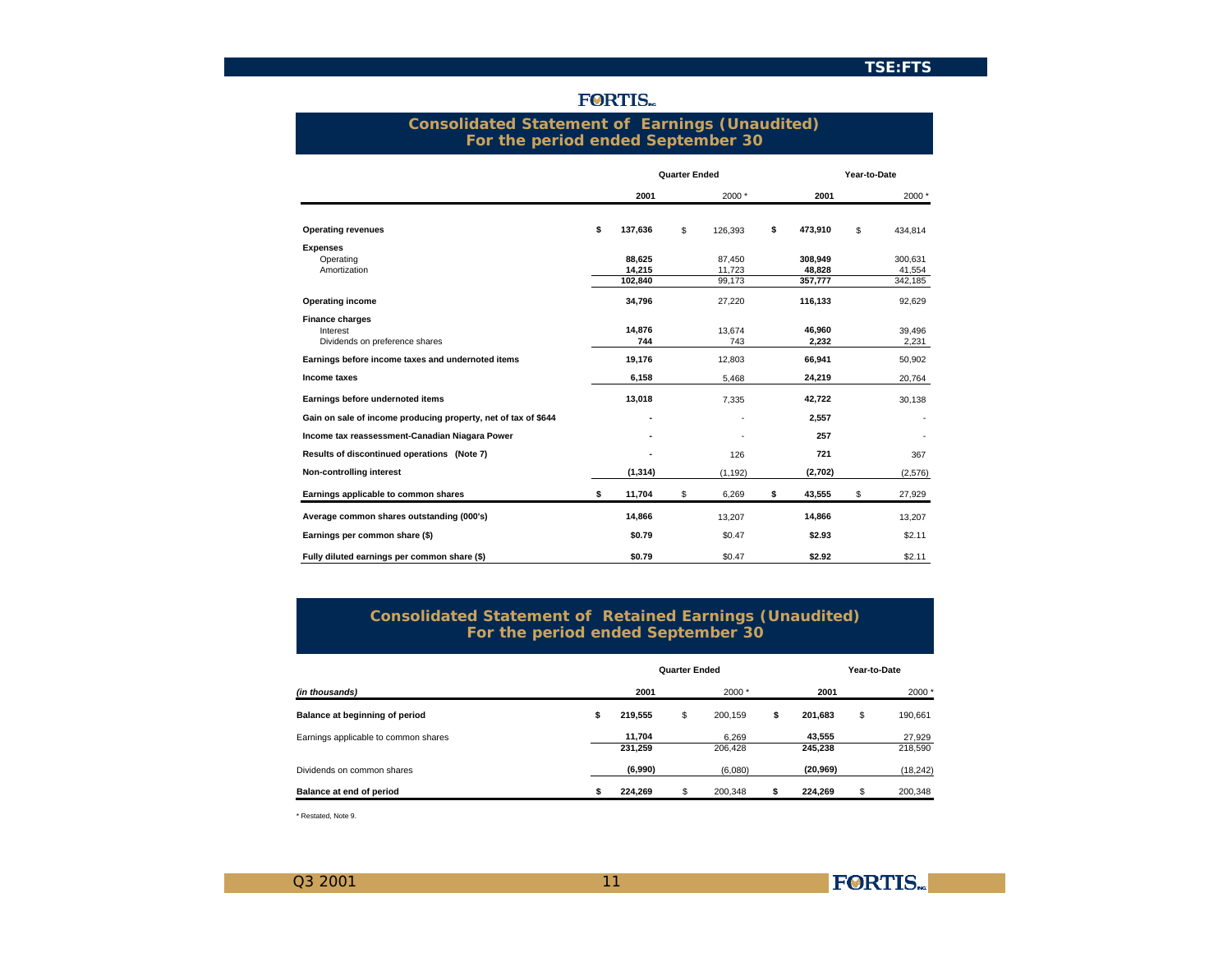## **FORTIS**

## **Consolidated Cash Flow Statement (Unaudited) For the period ended September 30**

|                                              |              | <b>Quarter Ended</b> |           |              | Year-to-Date |            |
|----------------------------------------------|--------------|----------------------|-----------|--------------|--------------|------------|
| (in thousands)                               | 2001         |                      | 2000*     | 2001         |              | 2000*      |
| Cash from (used in) operations               |              |                      |           |              |              |            |
| Earnings applicable to common shares         | \$<br>11,704 | \$                   | 6,269     | \$<br>43,555 | \$           | 27,929     |
| Items not affecting cash                     |              |                      |           |              |              |            |
| Amortization                                 | 14,215       |                      | 11,723    | 48,828       |              | 41,554     |
| Future income taxes                          | (1,519)      |                      | 372       | 6,678        |              | (561)      |
| Accrued employee future benefits             | (3, 312)     |                      | (3,054)   | (6, 497)     |              | (6, 447)   |
| Other                                        | 1,609        |                      | (1,986)   | (293)        |              | (593)      |
|                                              | 22,697       |                      | 13,324    | 92,271       |              | 61.882     |
| Change in non-cash working capital           | 16,817       |                      | 16,899    | (23, 914)    |              | 11,000     |
| Cash from continuing operations              | 39,514       |                      | 30,223    | 68,357       |              | 72.882     |
| Cash from discontinued operations            | (744)        |                      | (349)     | (1,025)      |              | (1,850)    |
|                                              | 38,770       |                      | 29,874    | 67,332       |              | 71,032     |
| Cash from (used in) investing                |              |                      |           |              |              |            |
| Capital additions                            | (59, 314)    |                      | (20,090)  | (103, 668)   |              | (61, 467)  |
| Proceeds on sale of capital assets           | 6            |                      |           | 10,940       |              |            |
| Business acquisitions, net of cash           |              |                      |           | (102, 087)   |              |            |
| Long term investments                        | (462)        |                      |           | (721)        |              | (80, 337)  |
| Proceeds on sale of investment               | 5,500        |                      |           | 5,500        |              |            |
| Change in corporate tax deposit              |              |                      | 4         | 6,687        |              | 8,848      |
| Change in deferred charges and credits       | (651)        |                      | (663)     | (9, 191)     |              | (789)      |
|                                              | (54, 921)    |                      | (20, 749) | (192, 540)   |              | (133, 745) |
| Cash from (used in) financing                |              |                      |           |              |              |            |
| Issue of common shares                       | 1.463        |                      | 929       | 4.782        |              | 3,888      |
| Proceeds from long term debt                 | 3,421        |                      |           | 19.895       |              | 6,800      |
| Repayment of long term debt                  | (17, 218)    |                      | (1, 321)  | (24, 908)    |              | (2,729)    |
| Change in bank indebtedness                  | 29,652       |                      | 822       | 139,970      |              | 72,691     |
| Contributions in aid of construction         | 887          |                      | 348       | 1,623        |              | 979        |
| <b>Dividends</b>                             |              |                      |           |              |              |            |
| Common shares                                | (6,990)      |                      | (6,080)   | (20, 969)    |              | (18, 242)  |
| Subsidiaries to non-controlling shareholders | (468)        |                      | (129)     | (1,400)      |              | (1, 384)   |
|                                              | 10,747       |                      | (5, 431)  | 118,993      |              | 62,003     |
| Effect of exchange rate changes on cash      | (38)         |                      | 75        | (46)         |              | 196        |
| Change in cash                               | (5, 442)     |                      | 3,769     | (6, 261)     |              | (514)      |
| Cash, beginning of period                    | 17,613       |                      | 7,008     | 18,432       |              | 11,291     |
| Cash, end of period                          | \$<br>12,171 | \$                   | 10,777    | \$<br>12,171 | \$           | 10,777     |

12

\* Restated, Note 9.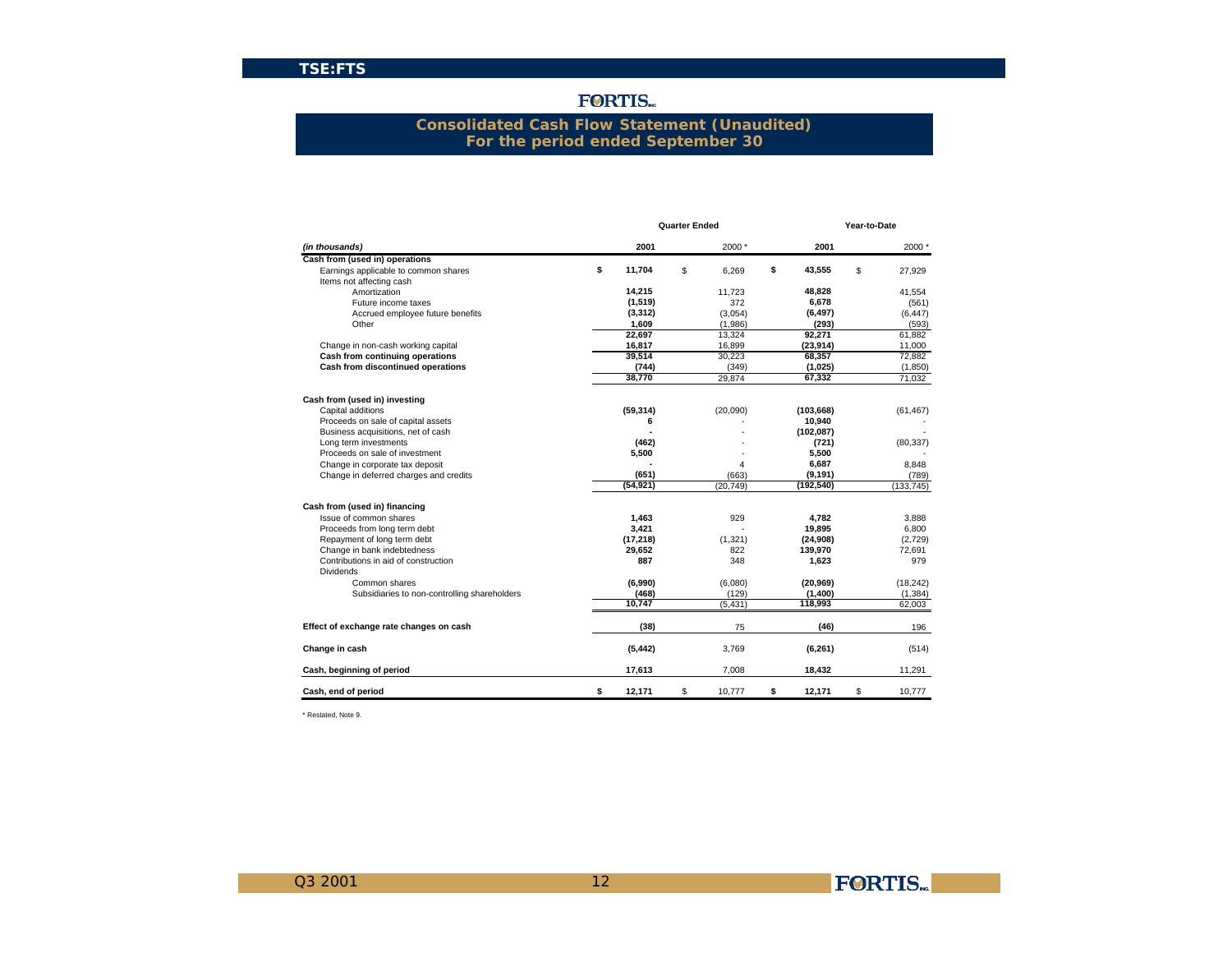## **FORTIS**

## **NOTES TO CONSOLIDATED FINANCIAL STATEMENTS (Unaudited) September 30, 2001**

### **1. Basis of Presentation**

These interim consolidated financial statements have been prepared in accordance with Canadian generally accepted accounting principles for interim financial statements and do not include all of the disclosures normally found in the Fortis Inc. ("the Corporation") annual consolidated financial statements. These interim consolidated financial statements should be read in conjunction with the Corporation's consolidated financial statements for the year ended December 31, 2000.

These financial statements have been prepared following the same accounting policies and methods as those used in preparing the most recent annual financial statements.

#### **2. Seasonal Nature of Operations**

Interim results will fluctuate due to the seasonal nature of electricity demand and water flows as well as the timing and recognition of regulatory decisions. Consequently, interim results are not necessarily indicative of annual results.

The Board of Commissioners of Public Utilities of Newfoundland has ordered provision of a weather normalization account for Newfoundland Power to adjust for the effect of variations in weather and streamflow when compared to long term averages. As a result, electricity sales revenue and purchased power expense are reported on a weather adjusted basis.

#### **3. Capital Stock**

#### Authorized

- **(a)** an unlimited number of Common Shares without nominal or par value;
- **(b)** an unlimited number of First Preference Shares, Series A without nominal or par value;
- **(c)** an unlimited number of First Preference Shares, Series B without nominal or par value.

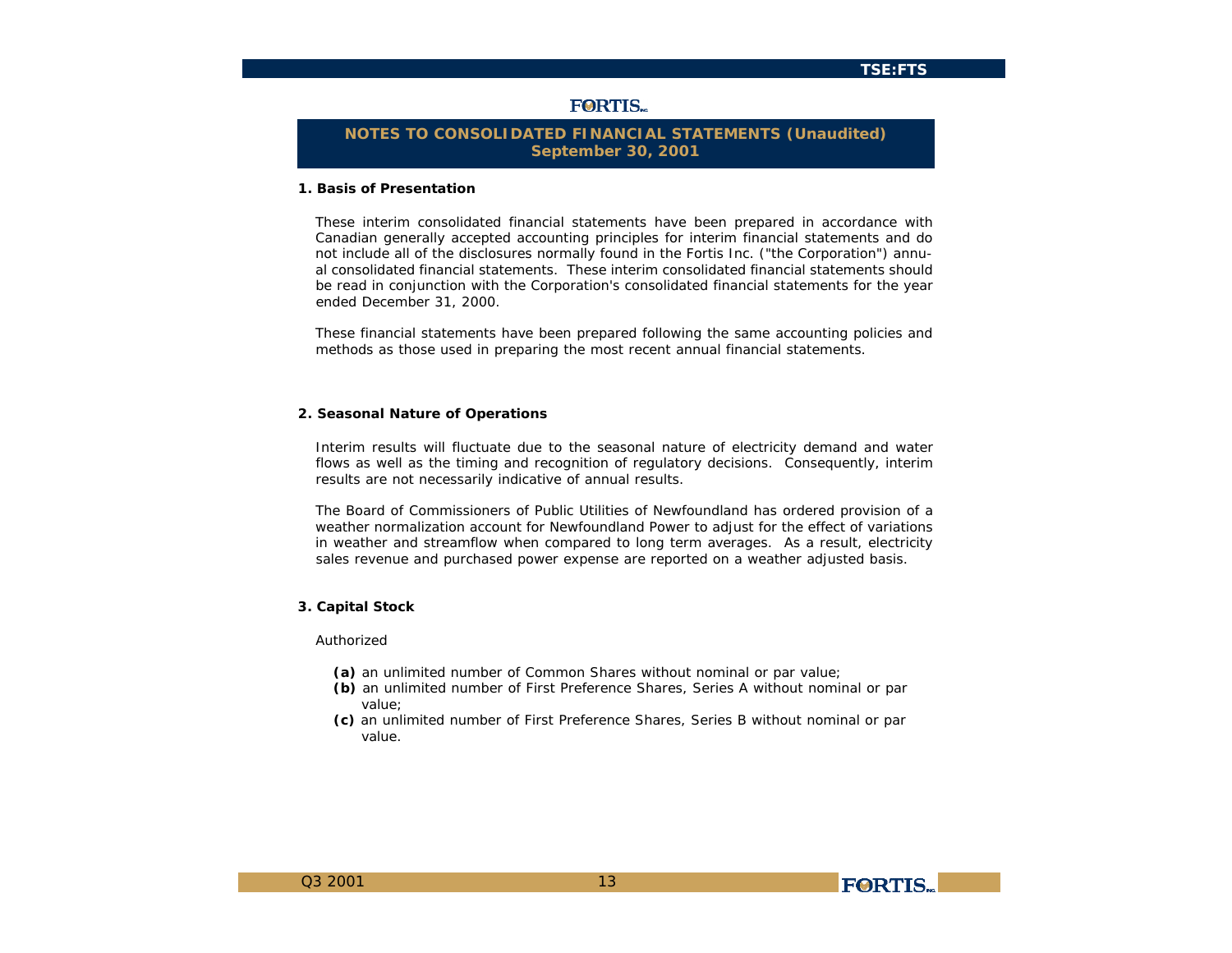|                                    |                            | <b>Quarter Ended</b>      |                            | <b>Year-to-Date</b>       |
|------------------------------------|----------------------------|---------------------------|----------------------------|---------------------------|
|                                    |                            | <b>September 30, 2001</b> |                            | <b>September 30, 2001</b> |
|                                    | Number of<br><b>Shares</b> | Amount<br>(in 000's)      | Number of<br><b>Shares</b> | Amount<br>(in 000's)      |
| Balance,                           |                            |                           |                            |                           |
| beginning of period                | 14,874,121                 | \$212.613                 | 14,778,198                 | \$209,294                 |
| Consumer Share Purchase Plan       | 9,345                      | 380                       | 31,550                     | 1,205                     |
| Dividend Reinvestment Plan         | 11,832                     | 481                       | 37.438                     | 1,421                     |
| Employee Share Purchase Plan       | 3,841                      | 156                       | 28,156                     | 1,039                     |
| <b>Executive Stock Option Plan</b> | 14,291                     | 446                       | 38,088                     | 1,117                     |
|                                    | 14,913,430                 | \$214,076                 | 14.913.430                 | \$214,076                 |

**Common shares were issued during the period for cash as follows:**

At September 30, 2001, 2,430,246 common shares remained in reserve for issuance under the terms of the above plans.

## **Stock Options**

The Corporation is authorized to grant directors of Fortis Inc. and certain key employees of Fortis Inc. and its subsidiaries options to purchase common shares of the Corporation.

| Number of Options:               |   | <b>Quarter Ended</b>      |   | <b>Year-to-Date</b> |
|----------------------------------|---|---------------------------|---|---------------------|
|                                  |   | <b>September 30, 2001</b> |   | September 30,2001   |
| Outstanding, beginning of period |   | 492,420                   |   | 353.743             |
| Granted                          |   |                           |   | 180,639             |
| Exercised                        |   | (14,291)                  |   | (38,088)            |
| Cancelled                        |   |                           |   | (18, 165)           |
|                                  |   | 478,129                   |   | 478.129             |
| Range of Exercise prices:        |   |                           |   |                     |
| Granted                          | s |                           | s | 38.27               |
| Exercised                        | s | 29.15 - 36.83             | s | 27.49-36.83         |
| Outstanding at September 30      | s | $29.15 - 45.67$           | s | 29.15-45.67         |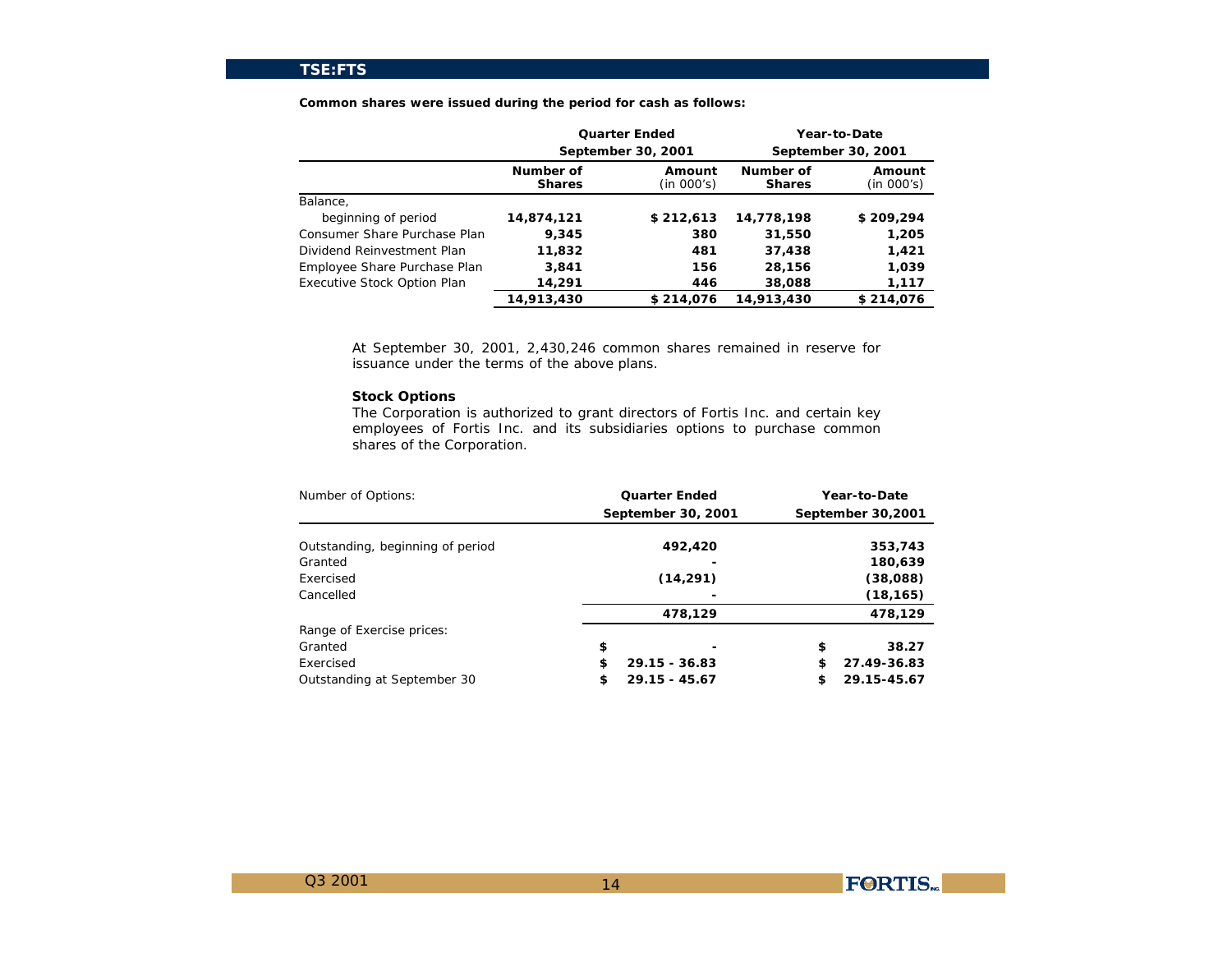| <b>Details of stock options</b><br>outstanding are as follows: | Number of<br><b>Shares</b> | <b>Exercise</b><br>Price | <b>Expiry</b><br><b>Date</b> |
|----------------------------------------------------------------|----------------------------|--------------------------|------------------------------|
|                                                                | 9,821                      | \$33.10                  | 2002                         |
|                                                                | 49,709                     | \$45.67                  | 2003                         |
|                                                                | 35,000                     | \$45.12                  | 2003                         |
|                                                                | 74,431                     | \$36.83                  | 2004                         |
|                                                                | 128,529                    | \$29.15                  | 2005                         |
|                                                                | 180,639                    | \$38.27                  | 2011                         |
|                                                                | 478,129                    |                          |                              |

## **Earnings per share**

The Corporation calculates earnings per common share on the weighted average number of common shares outstanding of 14,866,259 and 13,207,424 in September 2001 and 2000 respectively. Fully diluted earnings per common share are calculated using the treasury method.

Earnings per common share before and after discontinued operations (Note 7) are as follows:

|                                | <b>Quarter Ended</b><br><b>September 30</b> |                   | <b>Year-to-Date</b><br>September 30 |                   |
|--------------------------------|---------------------------------------------|-------------------|-------------------------------------|-------------------|
| Earnings per comon share       | 2001                                        | 2000              | 2001                                | 2000              |
| <b>Basic</b>                   |                                             |                   |                                     |                   |
| Before discontinued operations | \$0.79                                      | S <sub>0.47</sub> | \$2.88                              | <b>S2.09</b>      |
| After discontinued operations  | \$0.79                                      | S <sub>0.47</sub> | \$2.93                              | S <sub>2.11</sub> |
| <b>Fully diluted</b>           |                                             |                   |                                     |                   |
| Before discontinued operations | <b>SO.79</b>                                | <b>SO.47</b>      | \$2.87                              | <b>S2.09</b>      |
| After discontinued operations  | <b>SO.79</b>                                | \$0.47            | \$2.92                              | S <sub>2.11</sub> |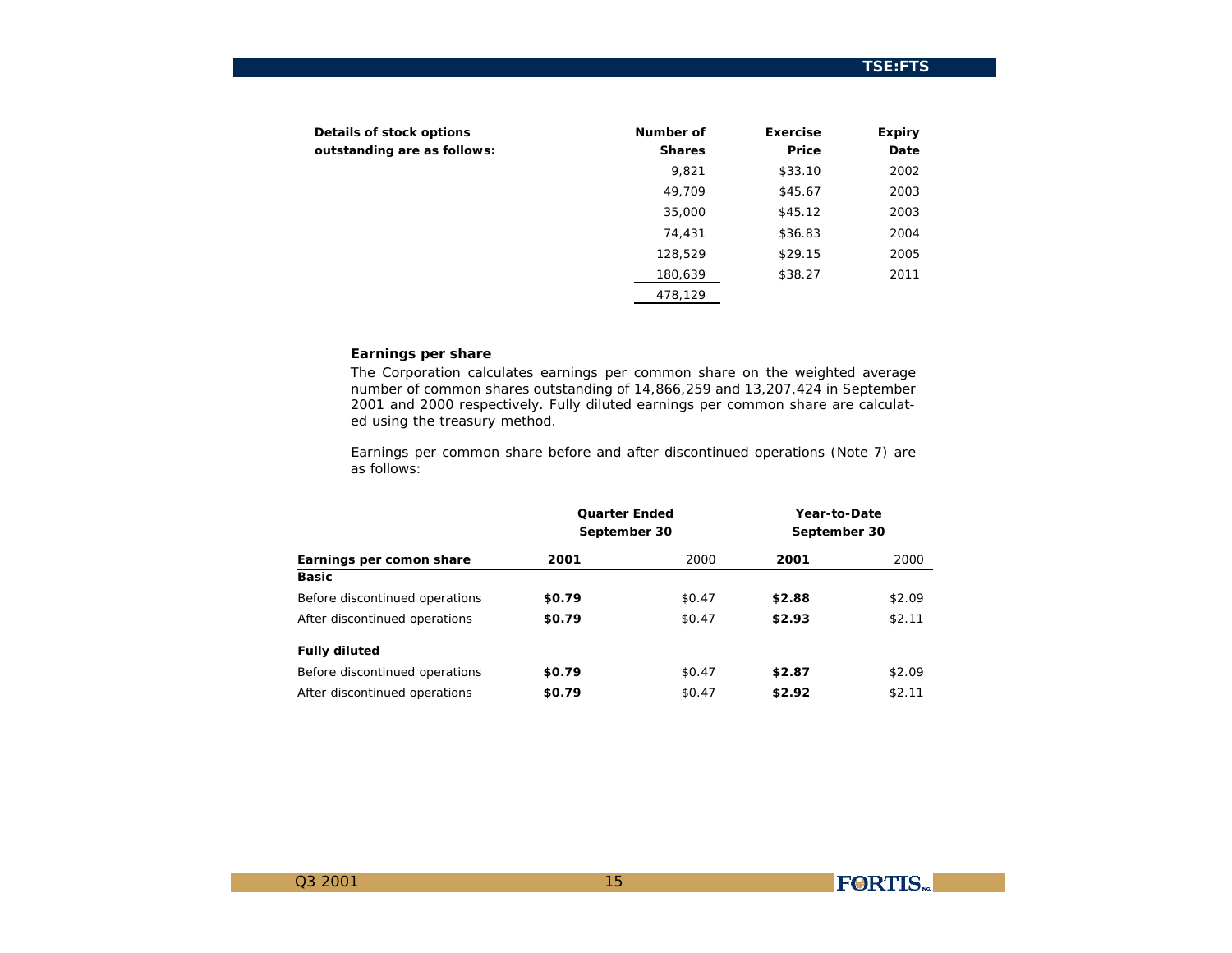#### **4. Business Acquisitions**

### **Belize Electric Company Limited**

On January 26, 2001, the Corporation acquired a 95% interest in Belize Electric Company Limited (BECOL). BECOL owns and operates the 25 MW Mollejon hydroelectric facility, the only commercial hydroelectric facility in Belize. BECOL sells its entire output to Belize Electricity Limited under a 50-year power purchase agreement. The total consideration was \$103,077,000 in cash. The acquisition was accounted for using the purchase method, whereby the results of operations have been included in the consolidated financial statements commencing February 2001.

The purchase price allocation to net assets based on their fair values is as follows:

| Cost                               | S | 103,077  |
|------------------------------------|---|----------|
| Fair value assigned to net assets: |   |          |
| Utilities' capital assets          |   | 92,881   |
| Cash                               |   | 990      |
| Current assets                     |   | 11,114   |
| Current liabilities                |   | (95)     |
| Non-controlling interest           |   | (1, 813) |
|                                    | s | 103.077  |

*(in 000's)*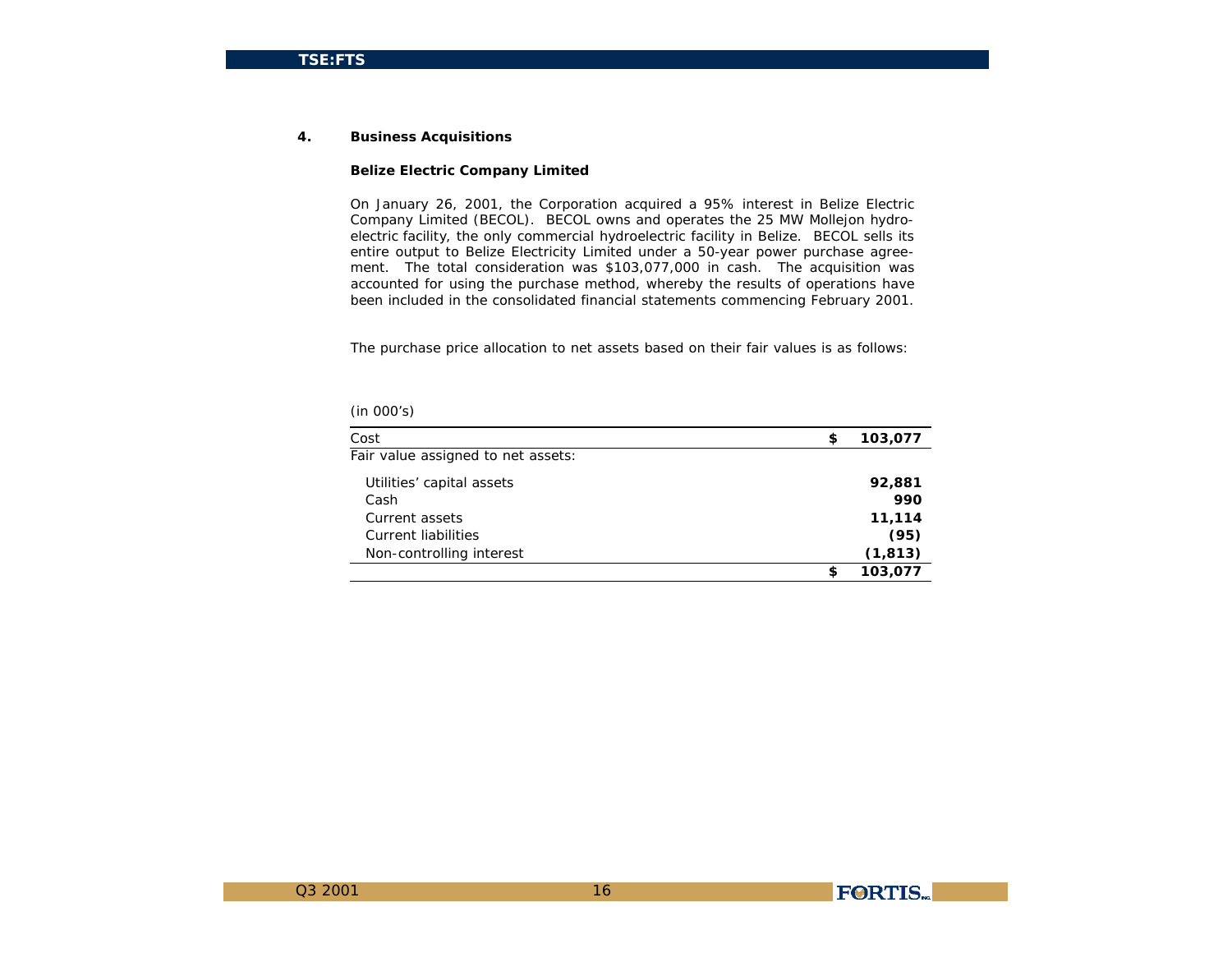| (nío:mation by reportable segment is as follows:<br>Segmented Information<br>เก๋                       |                                 |                           |                                           |                                |                             |                          |                                   |                           |                                          |                                     |
|--------------------------------------------------------------------------------------------------------|---------------------------------|---------------------------|-------------------------------------------|--------------------------------|-----------------------------|--------------------------|-----------------------------------|---------------------------|------------------------------------------|-------------------------------------|
| (in thousands of dollars)<br>September 30, 2001<br>Quarterended                                        | Newfound bind Haritime<br>Poner | Electric                  | Canadian<br>Magara<br>Paner               | Electricity<br>Be face         | <b>Rantiallis</b><br>Energy | (Mote4)<br><b>BEKOL</b>  | 明市<br>Nan-                        | Corporate                 | Eliminatiana<br><b>segment</b><br>Inter- | Consolidated                        |
| Operating expenses<br>Detroiting revenues<br><b>Amartization</b>                                       | 47,762<br>66,874<br>7,024       | 16,326<br>24,3M<br>2,364  | 5,165<br>1,876<br>E.                      | 19,548<br>12,863<br>2,070      | $\frac{6}{116}$<br>g<br>ã   | 5,519<br>Ģ<br>픘          | 19,826<br>12,243<br>$\frac{2}{3}$ | Ř<br>1,167<br>즩           | (5,199)<br>U.149)                        | 137,636<br>88,625<br>14,215         |
| Dperating income<br>Finance chaiges<br>Income taxes                                                    | 6,609<br>12,088                 | 5,614<br>2,262<br>1,565   | R <sub>2</sub><br>110<br>2,918            | 4,615<br>1,134<br>31           | S,<br>මූ<br>33              | 1,206<br>4,768           | 2,851<br>1,694<br>6,771           | 2,275<br>$\frac{1}{2}$    | esa<br>El<br>El                          | 34,796<br>15,620                    |
| Nan-cant ralling interest<br>Earnings                                                                  | 1,899<br>3,423                  | 1,787                     | 1,538                                     | 1,039<br>2,2D1                 | (164)                       | 146<br>3,416             | 2,236                             | 68<br>19<br>(2,733)       |                                          | 6,154<br>1,114<br>11,7M             |
| Capital expenditures<br><b>Identifiable assets</b>                                                     | 656,949<br>32,902               | 207,678<br>3,623          | ŝ<br>33,405                               | 206,698<br>7,565               | 29,316<br>덣                 | 105,431<br>253           | 226,791<br>13,888                 | 126,634<br>$\mathbf{1}$   | (30, 010)                                | 1,562,882<br>59.314                 |
| (in thousands of dollars)<br>September 30, 2000<br>Quarter ended                                       | Newfoundland<br>Ĭ               | Haritime<br>Electric      | Canadian<br><b>Riaga</b> ra<br>ia<br>Kuna | Electricity<br>n<br>Se list    | kartia US<br>Energy         | (Mote 4)<br><b>BECOL</b> | 螧                                 | Corporate                 | Eliminations<br>segment<br>Inter-        | Consolidated                        |
| Operating expenses<br>Amartization<br>Operating revenues                                               | $47,227$<br>5,998<br>64,701     | 23,139<br>17,788<br>1.930 | 1,866<br>1,814<br>5,237                   | 10,739<br>1,729<br>17,005      | Ãã<br>g                     |                          | 14,605<br>85<br>85                | 8<br>8ĝ                   | ສຼືສົ                                    | 87,450<br>11,723<br>126,393         |
| Nan-cantialling interest<br>Operating income<br>Finance chaiges<br>Income taxes                        | 6,615<br>1,847<br>11,476<br>ğ   | 1,949<br>3,505<br>ě       | 3,037<br>å<br>E                           | 4,537<br>1,122<br>202<br>1,063 | $\frac{1}{2}$<br>318        |                          | 1,838<br>1,369<br>4.7M            | 2,444<br>8<br>ඹු<br>ន្ទ្រ |                                          | 27.213<br>27.413<br>27.413<br>1,192 |
| aperations (Nate 7)<br>Results of discontinued<br>Eamings                                              | 2,856<br>2,856                  | ğ<br>ğ                    | 1,516<br>1,516                            | 2,150<br>2,150                 | ă<br>134                    |                          | 126<br>1,497<br>1,623             | (2,801)<br>(2,801)        |                                          | 126<br>6,269<br>6,143               |
| Capital expenditures<br>ldentifiable assets                                                            | 620,982<br>7,597                | 183,167<br>3,232          | 31,827<br>1,062                           | 173,487<br>6,169               | 21,975<br>я                 |                          | 190,844<br>1,986                  | o<br>115,695              |                                          | 20,090<br>1,337,977                 |
| Dividends received from Caribbean Utilities Company, Bd. are included in Corporate operating revenues. |                                 |                           |                                           |                                |                             |                          |                                   |                           |                                          |                                     |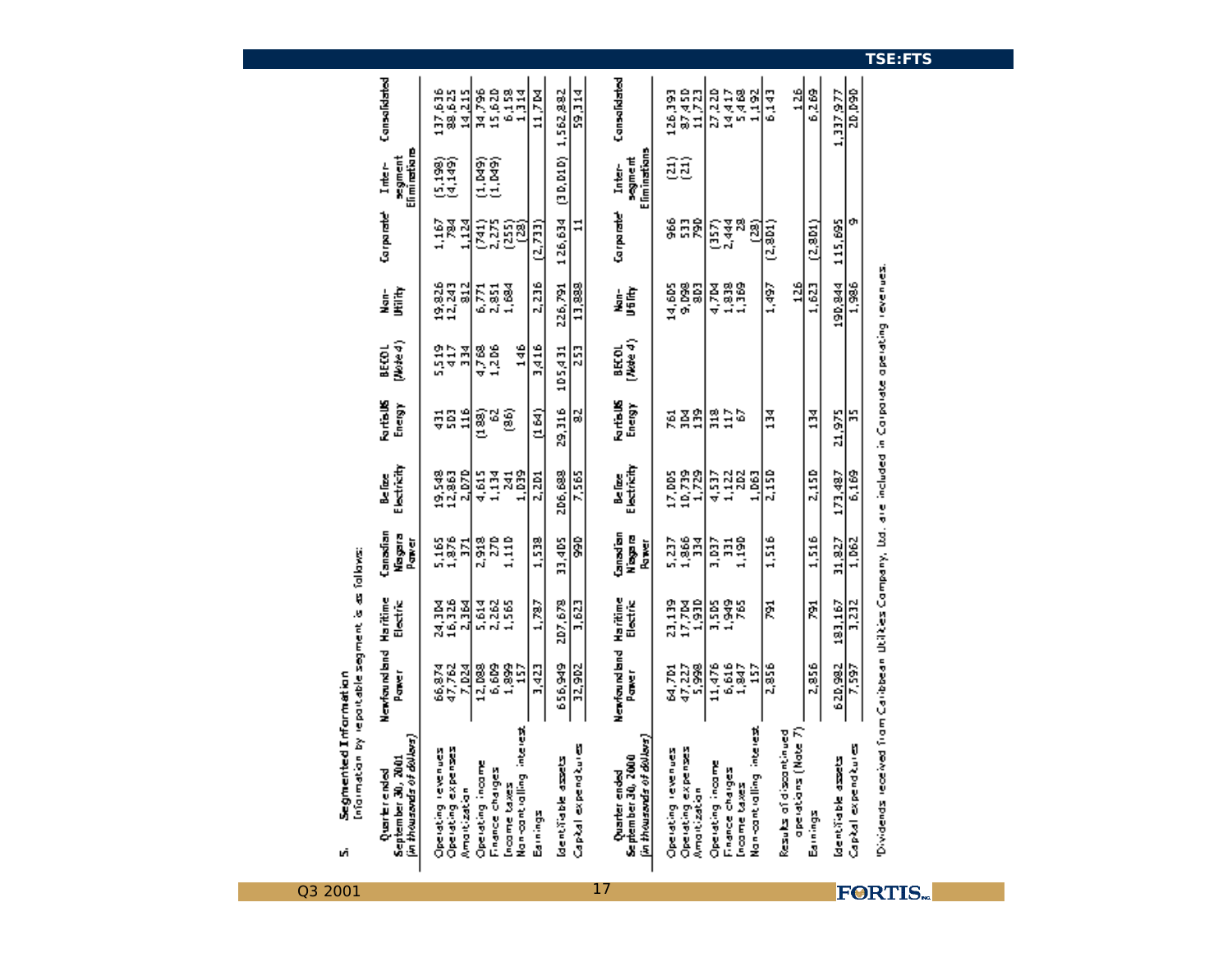| in thousands of dolars)<br>September 30, 2001<br><b>Year-to-Date</b>                                   | Newfound bind<br>Pomer            | Haritime<br>Electric      | Canadian<br>Magara<br>Pawer          | Electricity<br>Be face        | <b>Rantiallis</b><br>Energy | (Mote4)<br><b>BEKOL</b>  | Ukility.<br>Nan-          | Corporate                        | Eliminatians<br><b>regiment</b><br>Inter- | Consolidated                         |
|--------------------------------------------------------------------------------------------------------|-----------------------------------|---------------------------|--------------------------------------|-------------------------------|-----------------------------|--------------------------|---------------------------|----------------------------------|-------------------------------------------|--------------------------------------|
| Operating expenses<br>Operating revenues<br>Amartizatian                                               | 271,729<br>187,053<br>27,659      | 71,898<br>47,598<br>7,092 | 6,193<br>15,763<br>1,073             | 53,486<br>36,008<br>5,988     | 2,396<br>1,457<br>å         | 9535<br>312<br>1,223     | 55,565<br>34,572<br>2,671 | 1,370<br>2,870<br>2,776          | 0.079)<br>0.127)                          | 473,949<br>308,849<br>48,828         |
| Nan-aant ralling interest<br>Operating income<br>Finance chaiges<br>income taxes                       | 20,098<br>11,850<br>57,017<br>470 | 6,783<br>4,352<br>16,394  | å<br>3,480<br>8,497                  | ŝ<br>11,490<br>1,889<br>2,211 | ន្តិខ្ព<br>Κ                | 7283<br>104              | 18,322<br>9,113<br>4,103  | $(1,476)$<br>6.014<br>(289)<br>3 | ನ್ನಡ<br>ರತ್ನ                              | 24,219<br>116,133<br>49,192<br>2,702 |
|                                                                                                        | 24,609                            | 5,259                     | 4,198                                | 4,731                         | Ë                           | 3,090                    | 5,106                     | (7,108)                          |                                           | 40,020                               |
| Gain on sale of income<br>Income tax reassess<br>ment - Canadian<br>Niegere Power                      |                                   |                           | 57                                   |                               |                             |                          |                           |                                  |                                           | 257                                  |
| Results of discontinued<br>aperations (Note 7)<br>Kinston Bugalland                                    |                                   |                           |                                      |                               |                             |                          | 2,557<br>721              |                                  |                                           | 2,557<br>$\overline{z}$              |
| Earnings                                                                                               | 24,609                            | 5,259                     | 4,455                                | 4,731                         | ä                           | 3.090                    | 8.384                     | (7, 108)                         |                                           | 43,555                               |
| Identifiable assets                                                                                    | 656,949                           | 207,678                   | 33,405                               | 206,699                       | 29,316                      | 105,431                  | 226,791                   | 126,634                          | (30,010)                                  | 1,562,882                            |
| Capital expenditures                                                                                   | 48,532                            | 11,457                    | 2,616                                | 19,118                        | ğ                           | 53                       | 21,387                    | 녌                                |                                           | 103,668                              |
|                                                                                                        |                                   |                           |                                      |                               |                             |                          |                           |                                  |                                           |                                      |
| (in thousands of dollars)<br>September 30, 2000<br><b>Year-to-Date</b>                                 | Newfound bind<br>Power            | Haritime<br>Electric      | Canadian<br>Nisyara<br>ia<br>Kabupat | Electricity<br>Be lies        | <b>Rartis US</b><br>Energy  | (Mote 4)<br><b>BECOL</b> | 雪<br>i<br>F               | Corporate                        | Eliminatians<br>sagment<br>Inter-         | Consolidated                         |
| Operating revenues                                                                                     | 262,587                           | 67,910                    | 13,536                               | 47,984                        | 2,494                       |                          | 38,329                    | 2,166                            | මුමු                                      | 434,814                              |
| Operating expenses<br>Amartization                                                                     | 182,564<br>24,165                 | 52,383<br>6.139           | 5,286<br>ŝ                           | 32,347<br>5,041               | å<br>ą                      |                          | 25,397<br>2,451           | $\frac{1}{2}$ , 797              |                                           | 41,554<br>300,631                    |
| Operating income                                                                                       | 55,858                            | 9,388                     | 7,260                                | 10,516                        | 1,162                       |                          | 10,481                    | (2,0.5)                          |                                           | 92,629                               |
| Finance chaiges                                                                                        | 20,096<br>13,728                  | 5,363                     | 7257                                 | 3,172<br>ă                    | 22                          |                          | 5,323                     | 6,233                            |                                           | 41,727<br>20,764                     |
| Nan-cant ralling interest<br>Income taxes                                                              | Ş                                 |                           |                                      | 2,189                         |                             |                          |                           | 1,114)<br>ඕ                      |                                           | 2,576                                |
|                                                                                                        | 21,564                            | 1,765                     | 3,668                                | 4,570                         | ₿                           |                          | 2,490                     | (7.072)                          |                                           | 27,562                               |
| aperations (Note 7)<br>Results of discontinued                                                         |                                   |                           |                                      |                               |                             |                          | 367                       |                                  |                                           | 367                                  |
| Earnings                                                                                               | 21,564                            | 1,765                     | 3,668                                | 4,570                         | B                           |                          | 2,857                     | (7, 072)                         |                                           | 27,929                               |
| Identifiable assets                                                                                    | 620,982                           | 183,167                   | 31,827                               | 173,487                       | 21,975                      |                          | 190.844                   | 115,695                          |                                           | 1,337,977                            |
| Capital expenditures                                                                                   | 28,992                            | 3,620                     | 2,437                                | 14,5M                         | 247                         |                          | 6,724                     | Ş                                |                                           | 61,467                               |
| Dividends received from Caribbean Utilities Company, Dd. are included in Corporate operating revenues. |                                   |                           |                                      |                               |                             |                          |                           |                                  |                                           |                                      |

18

# Q3 2001

**TSE:FTS**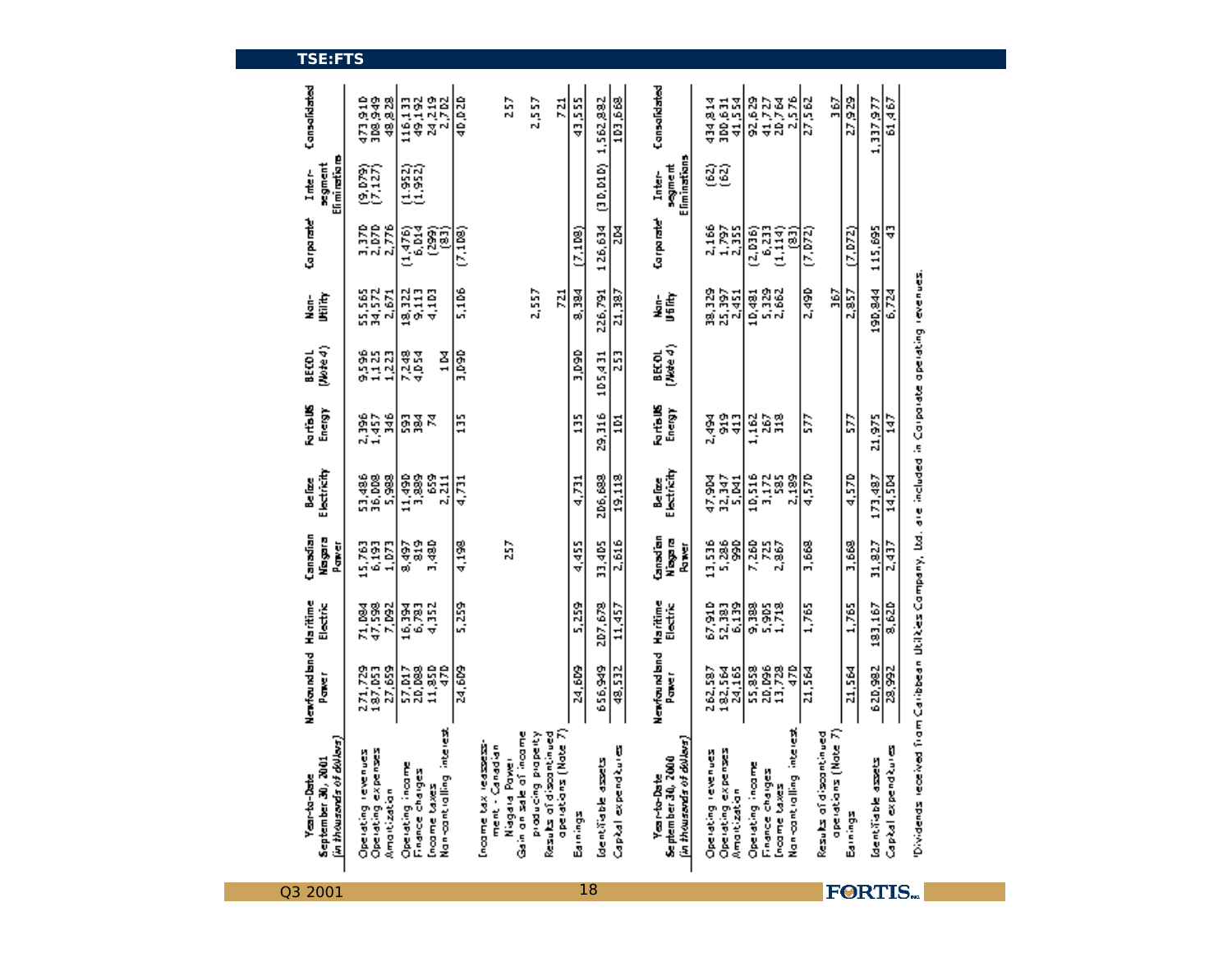#### **6. Commitments**

On September 14, 2001, Newfoundland Power and 11003 Newfoundland Inc., a wholly owned subsidiary of Fortis Inc., closed a \$46 million transaction to purchase 102,000 poles and related infrastructure from Aliant Telecom Inc. in Newfoundland. The \$46 million transaction will be completed over a five-year period with 50 percent of the purchase price paid in September 2001 and the balance paid between January 1, 2002 to January 1, 2005.

On June 13, 2001, the Corporation entered into an agreement with Abitibi-Consolidated Inc. to develop additional capacity at two of Abitibi-Consolidated Inc.'s hydroelectric plants. Under the agreement, Fortis, through a wholly owned non-regulated subsidiary, will hold a 51 per cent interest in the redevelopment project. Abitibi-Consolidated Inc. will continue to use the existing annual generation of the facility while the additional energy resulting from the redevelopment will be sold under a 30 year, take-or-pay power purchase agreement with Newfoundland and Labrador Hydro. The project is expected to cost approximately \$65 million and will be financed principally with non-recourse debt.

In July 2001, Canadian Niagara Power signed an agreement to lease and operate the electricity distribution business of Port Colborne Hydro Inc. under the terms of a \$15.7 million, 10-year deal. The transaction is subject to review and approval by the Ontario Energy Board.

### **7. Discontinued Operations**

On June 22, 2001, an agreement was signed to sell the deposits and loans of Fortis Trust for cash consideration of \$5.8 million. Earnings from discontinued operations include the Corporation's share of the income from the operations of Fortis Trust for the period ended June 22, 2001. The 2000 consolidated balance sheet, statements of earnings, retained earnings and cash flows have been reclassified to conform with the 2001 presentation. The assets and liabilities of discontinued operations have been reported elsewhere in these consolidated financial statements.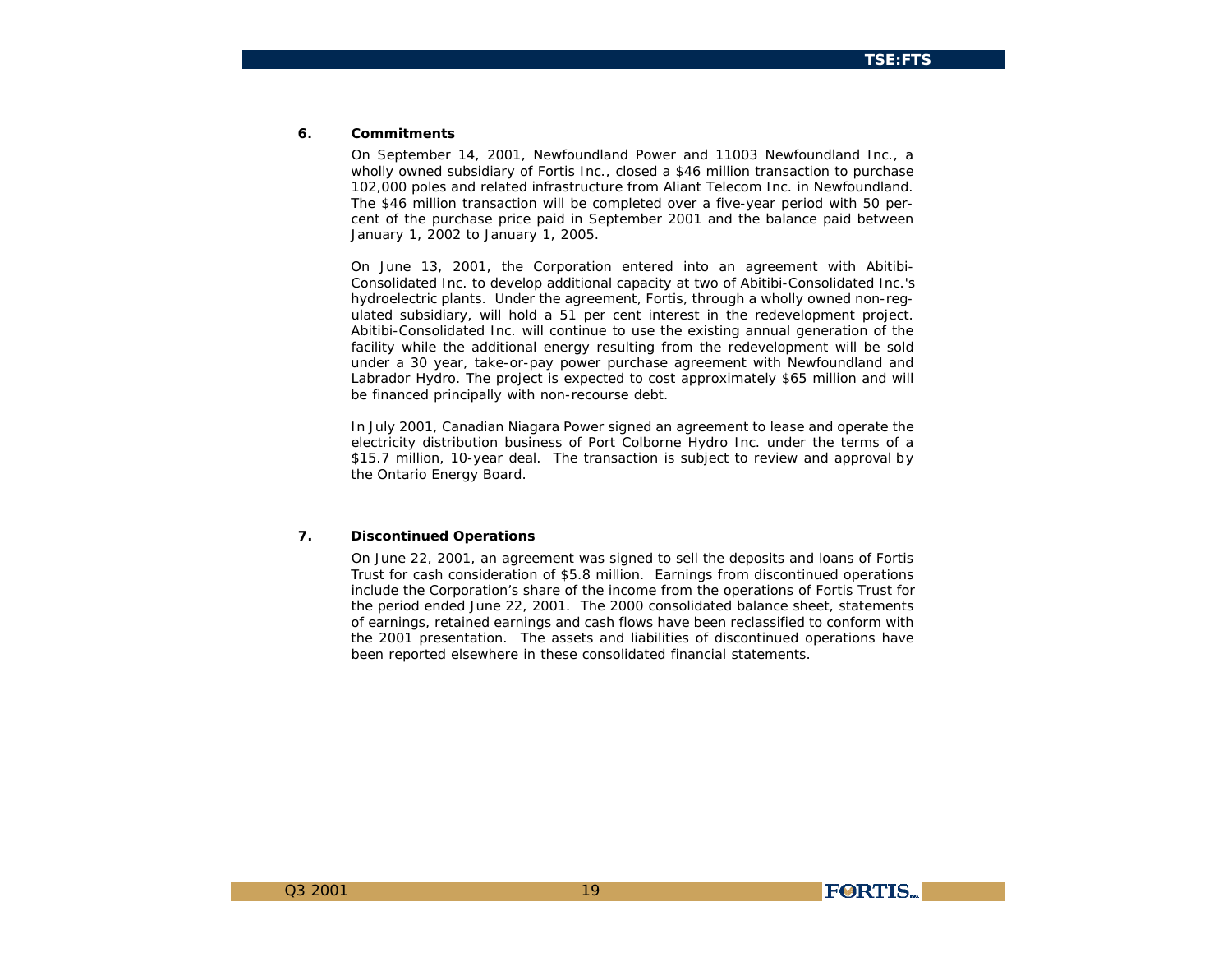The results of discontinued operations which have been included in the consolidated statement of earnings are as follows:

| <b>Statement of Earnings</b>                                                        |   | <b>2001</b> (in $000's$ ) |   | <b>2000</b> (in $000's$ ) |
|-------------------------------------------------------------------------------------|---|---------------------------|---|---------------------------|
| <b>Operating Revenues</b>                                                           | s | 2.101                     | S | 3.008                     |
| Earnings from discontinued operations net<br>of tax expense of \$172 (2000 - \$283) | s | 216                       | S | 367                       |
| Gain on disposal of discontinued operations<br>net of tax expense of \$349          |   | 505                       |   |                           |
| Results of discontinued operations                                                  | s | 721                       |   | 367                       |

## **8. Subsequent Events**

On May 15, 2001, amendments to the Maritime Electric Company Limited Regulation Act were passed by the Provincial Government that enabled the Lieutenant Governor in Council to make regulations amending basic rates. The regulations have application as of January 1, 2001, and came into effect on October 13, 2001. As a result of the amendments, the first and second quarter consolidated earnings figures have been restated as \$15,371,000 (previously reported \$12,552,000) and \$16,480,000 (previously reported \$15,787,000), respectively.

## **9. Comparative Figures**

During the fourth quarter of 2000, Belize Electricity and the Belize Public Utilities Commission established a Cost of Power Rate Stabilization Account (CPRSA), effective January 1, 2000. The CPRSA is designed to normalize changes in the price of electricity due to fluctuating fuel costs and will stabilize electricity rates for consumers while providing the company with a mechanism to recover the cost of electricity over time. During the fourth quarter of 2000, Belize Electricity recorded a \$3.5 million CPRSA receivable. The portion of the rate stabilization adjustment associated with the third quarter of 2000 resulted in a \$1,059,000 increase in consolidated third quarter earnings. The adjustment resulted in a \$1,109,000 increase in consolidated earnings on a year-to-date basis. Accordingly, the comparative 2000 quarterly figures have been restated.